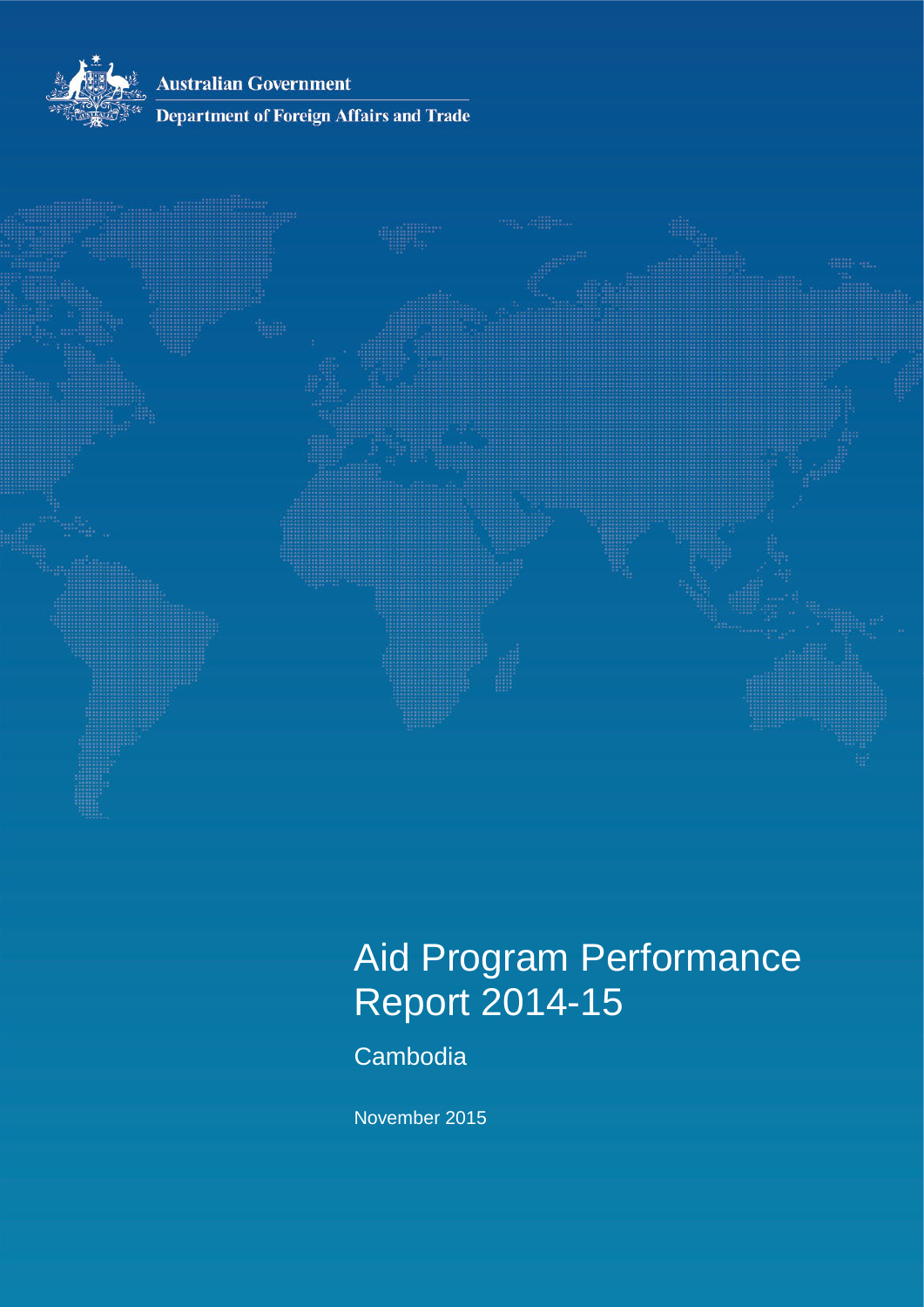## Key Messages

This report summarises the progress of Australia's aid program in Cambodia from July 2014 to June 2015, the final year of the [Australia–Cambodia Joint Aid Program Strategy 2010–2015.](http://dfat.gov.au/about-us/publications/Pages/australia-cambodia-joint-aid-program-strategy.aspx) During the year under review, the program performed in line with expectations across the priority sectors of health, agriculture and rural development, infrastructure and law and justice. Across the program, we focused on empowering women and persons with disability.

Major achievements included:

- › increasing agricultural production and reducing rural poverty through our innovative Cambodia Agricultural Value Chain program (see objective 1A), which rehabilitated or constructed seven irrigation schemes. This enabled an estimated additional 3,800 hectares of land to be irrigated and over 4,200 families to grow more than one rice crop per year;
- contributing to the clearance of landmines and unexploded ordnance to release 26.5 square kilometres of land for productive use in three provinces (see objective 1B). This directly benefitted more than 4,500 people through agriculture and housing, and more than 32,800 people through other land uses;
- $\rightarrow$  strengthening the capacity of Cambodian health centres and hospitals to provide better quality health care through improved financing and human resource development (see objective 2). Together with the Cambodian Government and other partners, we ensured 2.6 million of the poorest Cambodians have access to free essential health care;
- investing in key economic infrastructure, including completing the upgrade and maintenance of rural roads, rebuilding key transport infrastructure damaged by the 2011 floods, and designing an innovative new private sector infrastructure program (see objective 3); and
- $\rightarrow$  assisting 3,200 women and girls to access counselling, legal, medical and mental health services and 213 victims of gender-based violence to be re-integrated with family and communities (see objective 4).

In 2015, we reached agreement with the Cambodian Government on ou[r Aid Investment Plan](http://dfat.gov.au/about-us/publications/Pages/aid-investment-plan-aip-cambodia-2015-2018.aspx)  [2015-18.](http://dfat.gov.au/about-us/publications/Pages/aid-investment-plan-aip-cambodia-2015-2018.aspx) The plan builds on the existing aid program, and focuses on improving access to infrastructure, increasing agricultural productivity, and improving health and education.

## **Context**

In 2014-15, the aid program remained responsive to Cambodia's challenging operating environment and dynamic economic and political context.

#### Economic and development overview

In 2014, Cambodia continued the run of strong economic growth it has enjoyed over the past two decades (Gross Domestic Product growth was estimated at 7 per cent, down from 7.2 per cent in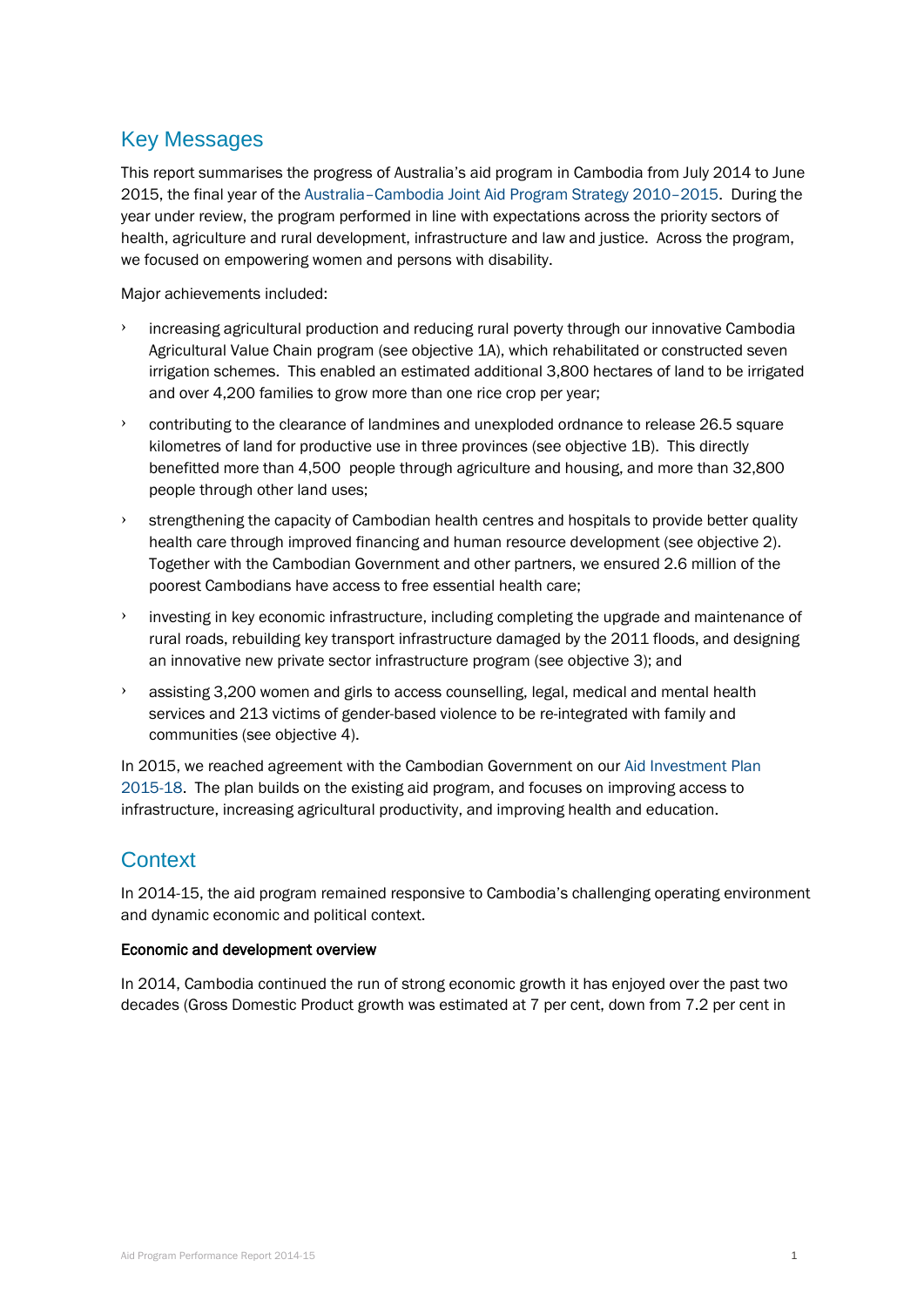$2013$  $2013$  $2013$ .<sup>1</sup> The outlook is for continued growth, albeit at a slower pace. Cambodia remains on track to reach lower middle-income status<sup>[2](#page-2-1)</sup> by 2016.

In 2014, the poverty rate (estimated at around 19 per cent) declined by around 1 percentage point which, while in line with expectations, was significantly slower than the falls of the previous six years.[3](#page-2-2) While the World Bank estimates that Cambodia achieved the Millennium Development Goal of halving poverty in 2009, most who escaped poverty only did so by a small margin and remain vulnerable to economic shocks.

There is much to be done if Cambodia is to continue its impressive run of economic growth and poverty reduction. The constraints to economic growth are significant: a lack of skilled workers; costly and unreliable electricity; limited transport infrastructure; high costs of trade; and corruption. In 2014-15, the aid program continued to directly respond to these overcoming these barriers.

#### Bilateral relationship and political context

In late 2014, Cambodia hosted the biennial High Level Consultations on the Australia-Cambodia development assistance program. At that meeting, senior officials from the Cambodian and Australian governments discussed a range of topics including: the overall performance of the Australian aid program; Cambodian government development priorities; the new Australian Aid policy; and the proposed areas of focus for the Aid Investment Plan (2015-18).

A bilateral memorandum of understanding on refugee settlement signed in September 2014 has built on earlier bilateral cooperation on Bali Process activities related to people-smuggling. In parallel to the arrangement, Australia will provide an additional \$40 million in aid funding to Cambodia over four years, to support existing work in demining, agriculture and electoral reform.

2014-15 saw a number of important structural changes to Cambodia's domestic political environment. Following the almost year-long political impasse and protests after the July 2013 National Assembly elections, the opposition Cambodia National Rescue Party joined the National Assembly in August 2014, and established a culture of dialogue with the ruling Cambodian People's Party. In 2015, the National Assembly passed a suite of laws on governance and the judiciary – some contested by civil society - including on NGOs, the judiciary and elections.

#### Cambodia's development assistance profile

Based on available data, total Official Development Assistance (ODA) from all sources appears to have plateaued in 2014 at around \$1.9 billion, after many years of growth driven largely by Asian donors such as China and the Republic of Korea. Continued economic growth and improved revenue collection saw aid decline as a share of total government expenditure and as a percentage of Gross Domestic Product (GDP). There has been a shift towards loans instead of grants, which brings Cambodia's aid profile in line with that of a middle-income country. Nevertheless, aid still plays a critical role in funding a significant proportion of government spending on public goods.

With depreciation of the Australian dollar, Australia moved back to fifth largest bilateral aid donor to Cambodia in 2014-15, providing an estimated \$92 million in ODA. China is by far Cambodia's largest donor, providing an estimated \$454 million in 2014, down from \$600 million the previous

-

<span id="page-2-0"></span><sup>1</sup> International Monetary Fund Press Release No. 15/317 (3 July 2015), *IMF Concludes 2015 Article IV Consultation Mission to Cambodia*; World Bank (April 2015), *Maintaining High Growth - Cambodia Economic Update.*

<span id="page-2-1"></span> $2$  Defined by the World Bank as economies with a gross national income per capita between US\$1,045 and US\$4,125.

<span id="page-2-2"></span><sup>3</sup> World Bank (April 2015), *Maintaining High Growth - Cambodia Economic Update*.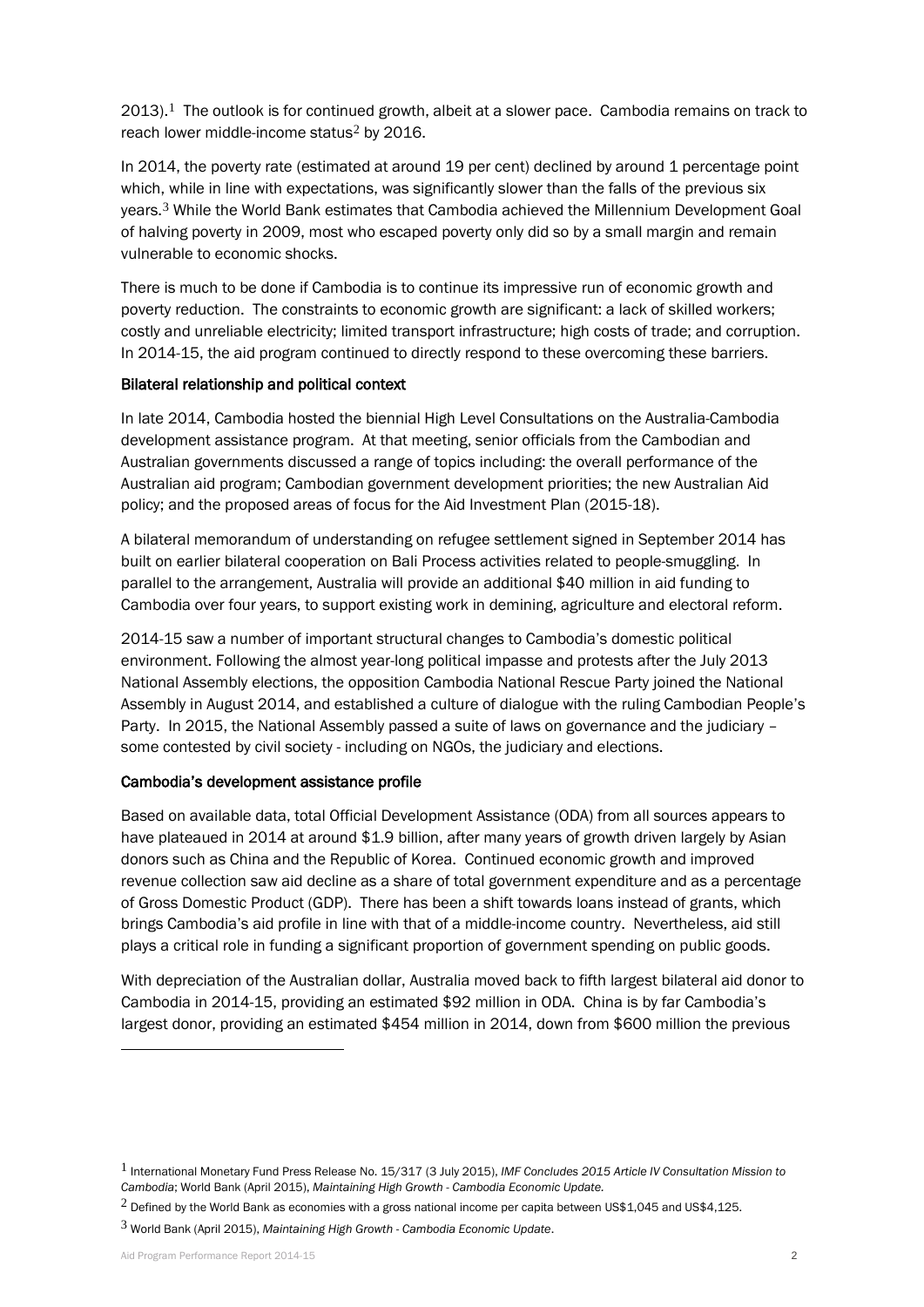year, although this figure is subject to revision. The next largest donors are Japan (\$218 million), the United States (\$121 million) and the Republic of Korea (ROK) (\$109 million).<sup>[4](#page-3-0)</sup> China, Japan and the ROK are largely focused on the transport, energy, water and urban infrastructure sectors. All of China's development assistance is in the form of loans. Approximately half of Japan's and the Republic of Korea's assistance is provided as concessional loans, with the remainder as grants. The US is engaged in a diverse range of sectors with a particular emphasis on health, democracy and governance, agriculture and private sector development.

#### Australia's program

The final year of the [Australia–Cambodia Joint Aid Program Strategy 2010–2015](http://dfat.gov.au/about-us/publications/Pages/australia-cambodia-joint-aid-program-strategy.aspx) was a time of transition for the aid program. We continued to consolidate the program to maximise impact and cost effectiveness by focusing on fewer, larger investments. Our focus on innovative approaches to delivering aid, including by working closely with the private sector, (in particular, see objective 1A and objective 3) will contribute to achieving Australia's overall aid for trade target by 2020.

The program is delivered through bilateral, regional and global programs. The regional programs support regional approaches to trade reform, people trafficking, HIV/AIDS, child protection and water resource management challenges.

## **Expenditure**

Australia's total ODA to Cambodia in 2014-15 amounted to \$92 million, with \$59.2 million allocated through DFAT's bilateral aid program. Other ODA flows came from the Department of Foreign Affairs and Trade (DFAT) global and regional programs and funding from other Australian Government Departments, such as the Australian Centre for International Agricultural Research and the Australian Federal Police.

| <b>Objective</b>                                                                                                                                                                             | A\$ million | % of total<br><b>ODA</b> |
|----------------------------------------------------------------------------------------------------------------------------------------------------------------------------------------------|-------------|--------------------------|
| Bilateral                                                                                                                                                                                    |             |                          |
| Objective 1A: Increased value of agricultural production and smallholder income in targeted<br>provinces                                                                                     | 12.57       | 16                       |
| Objective 1B: Increased food and livelihood security for the rural poor through social protection<br>and landmine clearance                                                                  | 4.00        | 5                        |
| Objective 2: Increased access to quality health services through improved health management                                                                                                  | 13.23       | 17                       |
| Objective 3: Improved transport and energy infrastructure                                                                                                                                    | 8.09        | 10                       |
| Objective 4: Women, youth and children are safer and communities have less crime, a more<br>effective non-custodial sentencing system, strengthened evidence-based performance<br>management | 9.32        | 12                       |
| Other (cross-cutting themes)                                                                                                                                                                 | 11.98       | 15                       |
| <b>Sub-Total Bilateral</b>                                                                                                                                                                   | 59.2        | 75                       |
| Regional and Global                                                                                                                                                                          | 31.3        | 23                       |
| <b>Other Government Departments</b>                                                                                                                                                          | 1.50        | $\overline{2}$           |
| <b>Total ODA Expenditure</b>                                                                                                                                                                 | 92.00       | 100                      |

#### Table 1 Total ODA Expenditure in FY 2014-15

Source: AidWorks – DFAT's internal financial monitoring system.

<span id="page-3-0"></span>4 Council for the Development of Cambodia, *ODA Trends in Cambodia*, 2015 update, Table 2.

-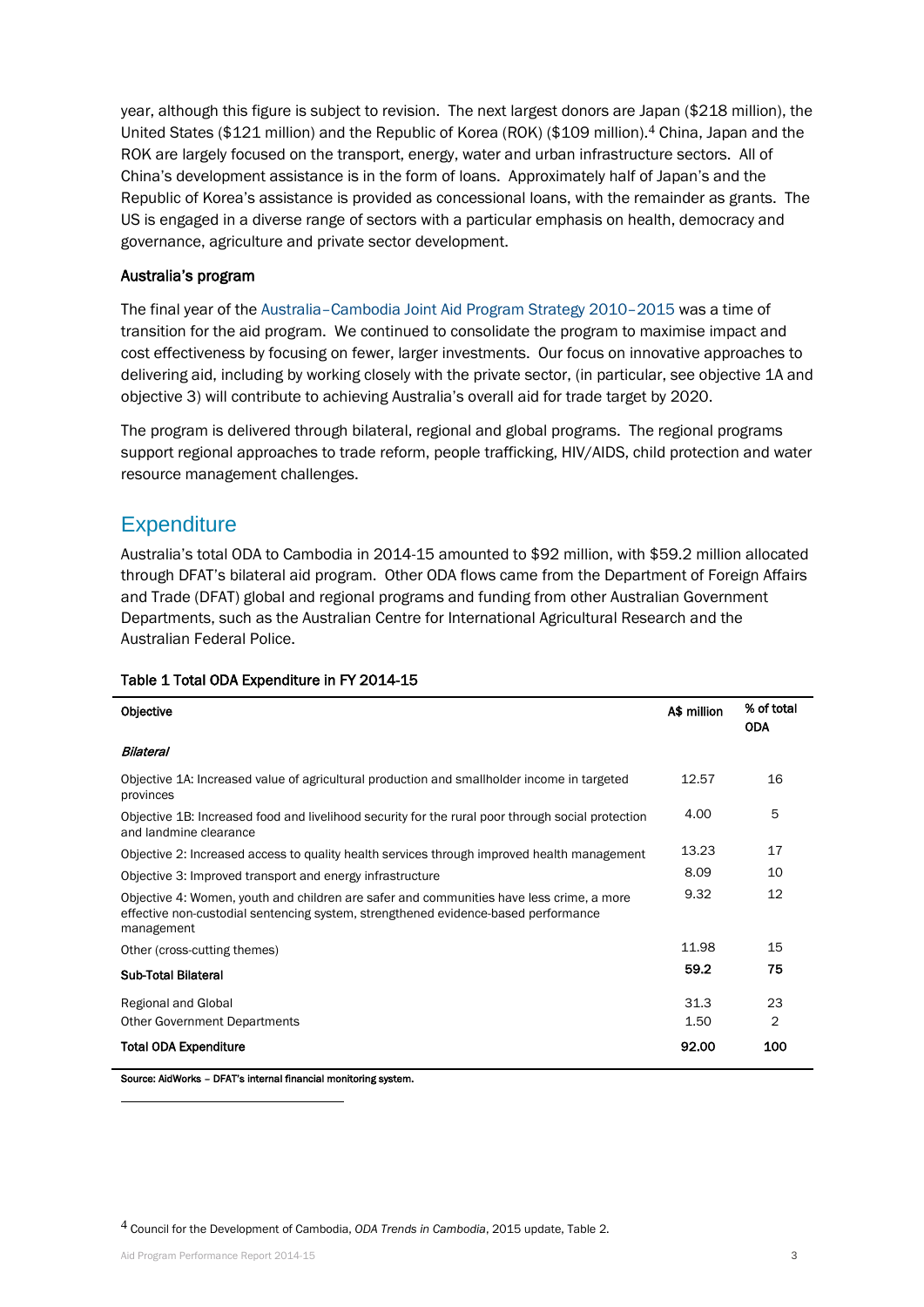## Progress towards Objectives

The agriculture, health and infrastructure programs performed as expected (objectives 1A and 1B, 2 and 3) and have been rated green.

The law and justice program only partially achieved its objective (objective 4), and is rated amber due to continued challenges in achieving reform. In particular, there was insufficient progress in developing more effective sentencing and data management systems under the Cambodia Community Justice Assistance Partnership (CCJAP). As foreshadowed in 2013-14, we developed an exit strategy with the Cambodian Government which reshaped the final phase of CCJAP. The final phase supports only crime prevention and community safety activities, with greater emphasis on ending violence against women.

#### Table 2 Rating of the Program's Progress towards Australia's Aid Objectives

| <b>Objective</b>                                                                                                            | <b>Previous</b><br>rating | Current<br>rating |
|-----------------------------------------------------------------------------------------------------------------------------|---------------------------|-------------------|
| Objective 1A: Increased value of agricultural production and smallholder<br>income in targeted provinces                    | Green                     | Green             |
| Objective 1B: Increased food and livelihood security for the rural poor<br>through social protection and landmine clearance | Green                     | Green             |
| Objective 2: Increased access to quality health services through improved<br>health management                              | Green                     | Green             |
| Objective 3: Improved transport and energy infrastructure                                                                   | Amber                     | Green             |
| Objective 4: Women, youth and children are safer and communities have<br>less crime                                         | Amber                     | Amber             |
| Note:                                                                                                                       |                           |                   |

Green. Progress is as expected for this point in time and it is likely that the objective will be achieved.

Amber. Progress is somewhat less than expected for this point in time and the objective will not be fully achieved.

| OBJECTIVE 1A: Increased value of agricultural production and | Green |
|--------------------------------------------------------------|-------|
| smallholder income in targeted provinces.                    |       |

Progress towards objective 1A remained on track through the continued strong performance of the Cambodia Agricultural Value Chain program (CAVAC), and was rated green. CAVAC, which began in 2007, is recognised as a leading example of aid delivered in collaboration with the private sector. It helps farmers increase their crop yields and incomes by providing them with better inputs – including seeds, fertiliser, pesticide and water - and information on modern farming techniques. The innovative component of CAVAC is that instead of working primarily through Government agriculture extension workers or directly with farmers, it improves market systems by working with privately owned companies, such as fertiliser and pesticide traders; and by drawing on behavioural insights to achieve efficient outcomes.

With phase one of CAVAC due for completion in December 2015, a number of critical program targets were met or exceeded in 2014-15. Due to the success of CAVAC, the Australian and Cambodian Governments have agreed to implement a second phase of the program, which is expected to commence in January 2016.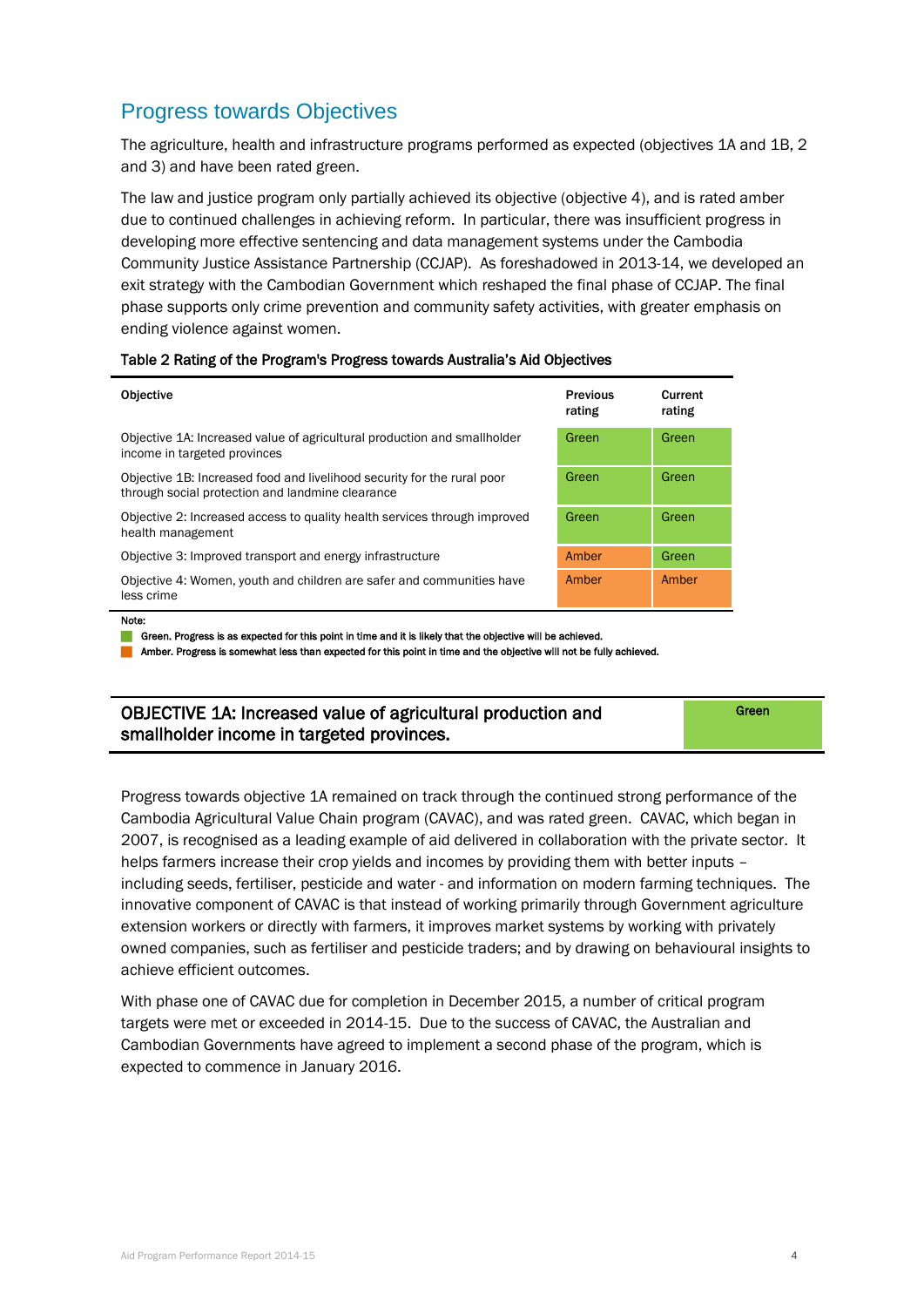In 2014-15, it is estimated that over 100,000 additional tons of paddy rice were produced as a result of CAVAC. Applying a conservative price estimate of US\$200 per tonne of paddy, this translates to additional value of production of US\$50 million.

CAVAC has now reached 95 per cent of its target for the construction or rehabilitation of irrigation schemes.<sup>[5](#page-5-0)</sup> Through the schemes, farmers can double their crop yields, with some farmers increasing from single crops to three per annum. In 2014-15, seven additional irrigation schemes were completed including a large reservoir. This exceeded the benchmark of six and allowed more than 4,220 farmer households to plant additional crops each year. One of these irrigation schemes is a very large screw pumping scheme, which is low maintenance, has a working life of up to 25 years and is the first of its kind in Cambodia. Another standout scheme targets contract farmers producing for export. The farmers who are linked directly to the miller have increased their yields and receive higher prices than other local rice traders.

The long-term viability of these irrigation schemes depends on the Farmer Water User Communities (FWUCs) that manage the sustainable operation and maintenance of the schemes. Of the nineteen schemes that have been completed over the life of CAVAC, eleven have been handed over to the FWUCs, with the remainder due for handover in the second half of 2015. In 2014-15, CAVAC continued efforts to improve female representation within the FWUCs. Women have been elected to the highest committee level in twelve of the twenty schemes constructed. FWUCs have enabled relevant local communities to experience directly participation in decision-making and governance.

In 2014-15, CAVAC worked with Cambodian media companies to assist them to raise capital to develop programs on agriculture targeted at the rural population. CAVAC supported a fifth of the costs of producing an educational drama that is estimated to have reached 200,000 farming households.

In 2014-15, Australia also supported Cambodia's first agriculture census which provided countrywide data on Cambodia's agriculture sector, including a focus on the role of women in agricultural households. This data will be used to improve policies and programs to better address the needs of Cambodian farming households and reduce poverty.

| OBJECTIVE 1B: Increased food and livelihood security for the rural | Green |
|--------------------------------------------------------------------|-------|
| poor through social protection and landmine clearance              |       |

Objective 1B was achieved through continued strong results in the multi-donor Clearing for Results Phase II project (CFR), and was rated green. Since 2006, Australia's contribution to the mine action sector has been through funding Phase I and Phase II of CFR, a multi-donor fund managed by the United Nations Development Programme (UNDP). Between 2006 and 2015, CFR Phase I and Phase II are estimated to have released a total of 167 square kilometres of contaminated land in Battambang, Banteay Meanchey and Pailin provinces, far exceeding the target of 72 square kilometres. Of this total land released, Australia's contribution of \$21.9 million from 2006 to 2015 which represented 40 per cent of the total budget of CFR Phase I and Phase II for this period – funded the release of about 66.8 square kilometres. Other major donors to CFR include Switzerland and Canada.

-

<span id="page-5-0"></span><sup>5</sup> All data on CAVAC is sourced from the draft CAVAC Phase I Impact Analysis.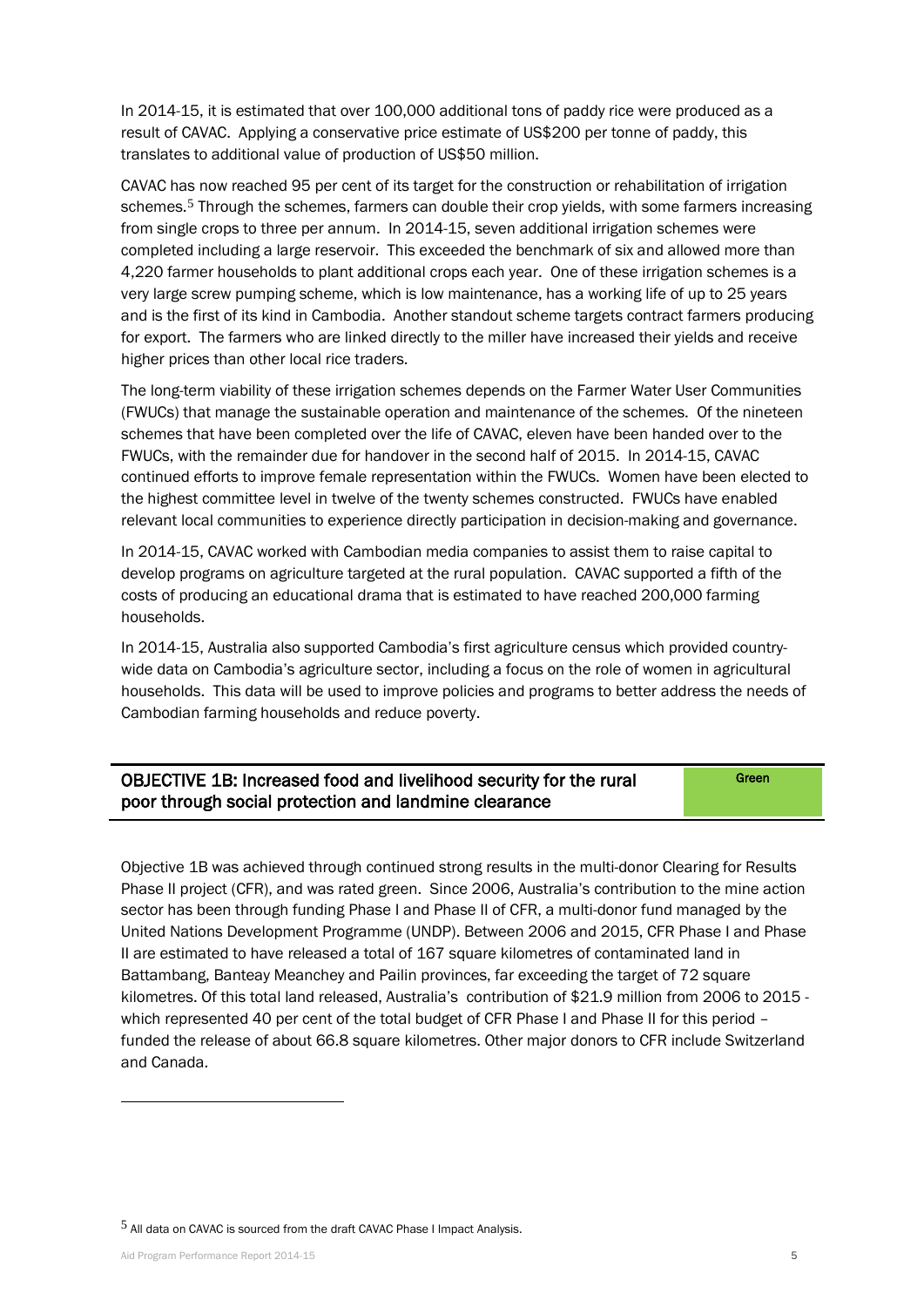Land is selected for land mine clearance by the Mine Action Planning Unit through working with local communities to identify priority sites, based on the level of economic and farming activities and incidence of casualties and injuries.

In 2014, CFR cleared and released 26.5 square kilometres of land for productive use, exceeding the target (25.7 square kilometres). In 2014, Cambodian demining operators released 280 minefields and found and destroyed over 10,000 unexploded ordnance (UXO), including 3,809 anti-personnel mines, 84 anti-tank mines, 7,020 explosive remnants of war and 14 improvised mines. More than 4,570 individuals (49 per cent female and 12 per cent people with disability) directly benefitted from land release for agriculture and housing, and more than 32,850 people (51 per cent female and 7 per cent people with disability) benefitted indirectly from other land uses.

Despite the strong results in land clearance and release, the Cambodian Mine/UXO Victim Information System reported an increase in the number of casualties in 2014 (from 111 in 2013 to 154 in 2014). In the three target provinces (Banteay Meanchey, Battambang and Pailin) the number of UXO casualties increased by 207 per cent, from 27 per cent in 2013 to 83 per cent in 2014, attributed to tampering with UXO, travelling on old and abandoned roads where contamination is unknown, and the increased use of machinery on farmland. This suggests that population and economic pressures are creating incentives for people to move into contaminated areas, and highlights the need for more education around the risk of UXO and the further release of safe agricultural land.

## OBJECTIVE 2: Increased access to quality health services for the poor, women and children through improved health management

**Green** 

Progress towards objective 2 was as expected, meeting or exceeding all targets, and received a green rating. The health sector in Cambodia is showing improvements, achieving the main health outcomes of Cambodia's Millennium Development Goal targets ahead of schedule.

Australia was the second largest bilateral donor to the health sector in 2014-15, providing over \$13 million. Together with the Ministry of Health and other donors, we implemented a number of aid investments in line with the Cambodia Health Strategic Plan. Our multipronged approach focused on increasing access to quality health services for the poor, women and children. Australia's investments have contributed to the improvements in the sector highlighted in the Cambodian Demographic and Health Survey 2014 (released in February 2015): the infant mortality rate has reduced from 66 (2005) to 28 (2014) deaths per 1,000 live births; the under-five mortality rate has decreased from 83 (2005) to 35 (2014) per 1,000 live births; and the maternal death ratio has dropped from 472 (2005) to 170 (2014) deaths per 100,000 live births.

Australia's largest investment, the Health Sector Support Program phase 2 (HSSP2), expands quality healthcare, by assisting the Cambodian Government to deliver essential health care to approximately 2.6 million of the poorest Cambodians. In collaboration with the World Bank and other development partners, performance-based funding - through health equity funds - is provided directly to health centres and hospitals to promote the delivery of better health services. In 2014-15, the coverage of the health equity funds increased from 93 per cent to 97 per cent of poor people. This is directly linked to the objective of increasing access to quality health services for poor people, women and children.

HSSP2 is due to end in June 2016. As well as leading on implementation in 2014-15, we also led policy discussions with the Cambodian Government on the development of a new health program. This included analysis to support the planning, management and financing of performance-based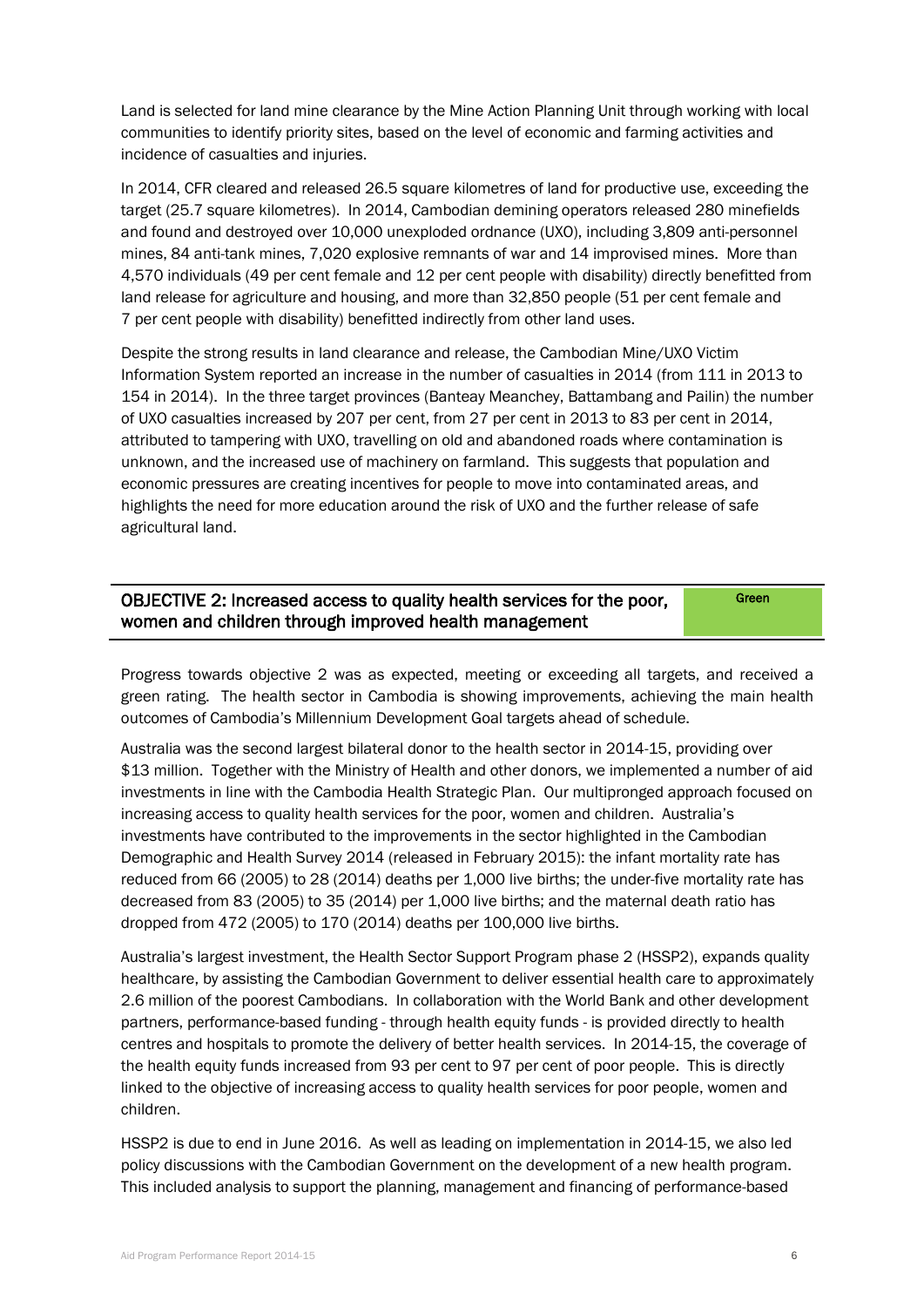health funding in Cambodia. These discussions have been hampered by the uncertainty surrounding future World Bank engagement in Cambodia.

The Australian Government-supported Identification of Poor Households Project directly assists HSSP2 by helping the Cambodian Government to establish a system to identify households in need. In 2014-15, 80 per cent of projects and programs that implement poverty-alleviating interventions (including Cambodian Government programs) use Identification of Poor Households data to target their activities. This is an increase from 66 per cent in 2012. The Cambodian Government has increased its budget allocation for the operational costs of the project (to 60 per cent from 25 per cent in 2012), improving the program's sustainability.

The Australian Government-supported Partnering to Save Lives project is working to improve the reproductive, maternal and neonatal health of poor and marginalised women and their children. It targets four remote, north-eastern provinces, as well as young female garment factory workers in Phnom Penh. In 2014-15 – the second year of implementation – the program achieved good results exceeding approximately three quarters of program targets. For example, targeted garment factory infirmaries delivered nearly 4,000 family planning products and more than 5,000 pregnancy test kits to female workers. More than 11,000 people also received assistance from project financing schemes to provide access reproductive, maternal and neonatal health services. Partnering to Save Lives has contributed to the improved maternal and reproductive indicators documented in the 2014 Ministry of Health Annual Performance Monitoring Report. For example, the proportion of deliveries at a public health facility increased from 52 per cent (2010) to 80 per cent (2014). Modern contraceptive method use also increased, from 28 per cent (2010) to 35 per cent (2014). A series of mid-term reviews are planned for the second half of 2015 to inform the future direction of the program and outcomes achieved to date.

The HIV/AIDS Asia Regional Program, which ended in December 2014, created important and sustainable harm reduction legacies in Cambodia. As a result of the program, the Ministry of Health now operates and finances a methadone clinic and a needle and syringe program for people who inject drugs. The Ministry of Interior now includes training on integrated harm reduction in the curriculum of all police schools throughout the country.

| OBJECTIVE 3: Improved transport and energy infrastructure | Green |
|-----------------------------------------------------------|-------|
|-----------------------------------------------------------|-------|

Progress towards objective 3 was achieved as expected, meeting or exceeding all targets, and excellent progress was made in developing new investments. A green rating was awarded.

Australia provides support in the infrastructure and energy sector through a balanced portfolio of Asian Development Bank (ADB) projects, including Southern Coastal Corridor Project, Rural Energy Project, Road Asset Management Project and Flood Damage Emergency Reconstruction Project. In 2014-15, we continued a transition away from national-level infrastructure (as key projects were completed or progressed towards completion) towards smaller scale rural road and energy infrastructure. This fits with Australia's comparative advantage and size relative to larger Asian donors, such as China, Japan and the Republic of Korea.

Several key milestones were reached in 2014-15.

First, the Southern Coastal Corridor Project, co-financed with the ADB, was completed. The final project evaluation will be completed by the end of 2015. This is a significant milestone for the regional trade integration agenda. The project, approved in 2008, was designed to improve a key 269 km section of the Greater Mekong Subregion (GMS) Southern Coastal Corridor, which stretches 924 km along the Gulf of Thailand, from southern Viet Nam's fertile Mekong Delta, through coastal Cambodia and on to Bangkok. The Cambodia component of the program included 15 kilometres of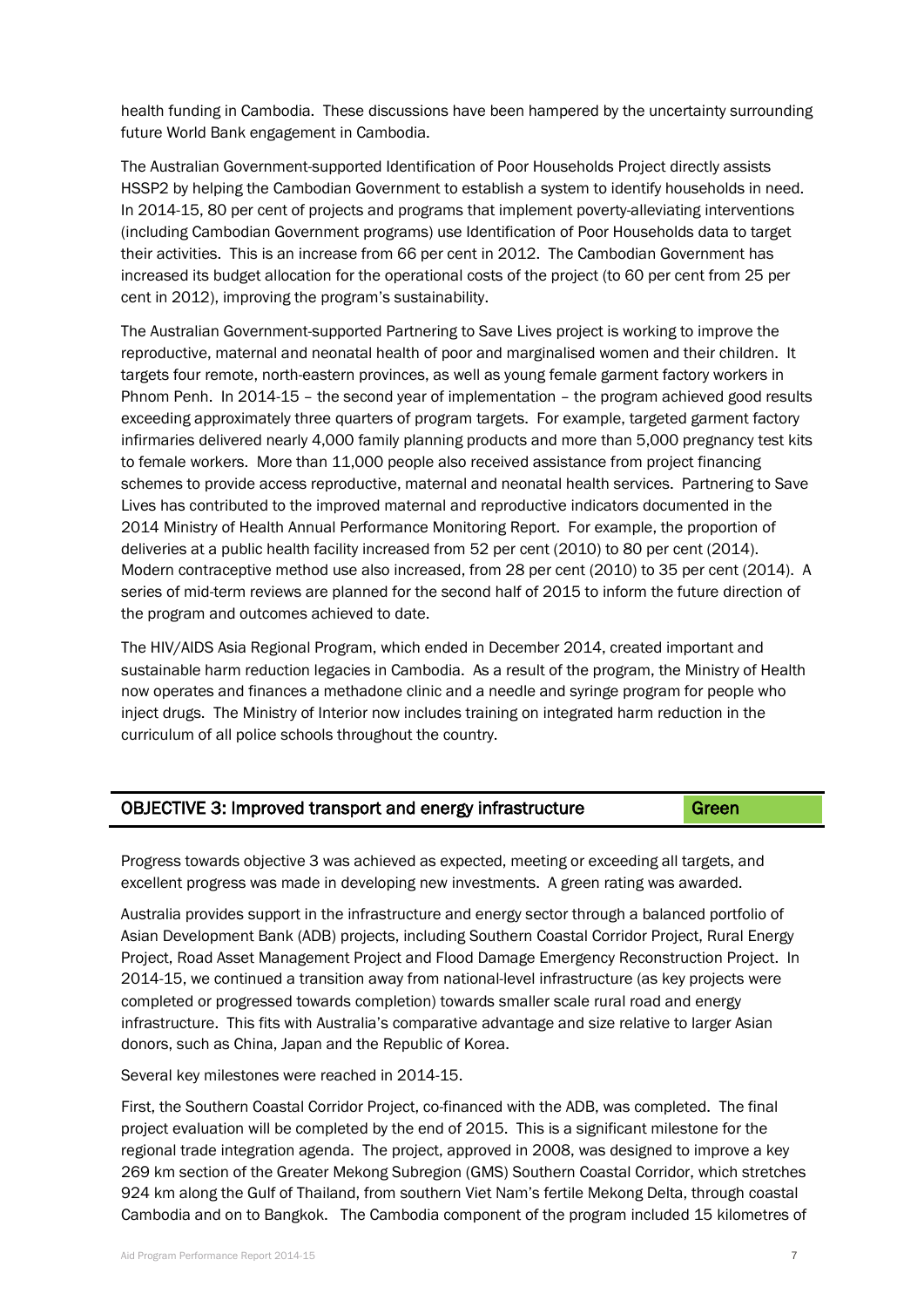significant road upgrades, 54 kilometres of maintenance of a major national highway, and the construction of a new cross-border facility at Lork-Ha Tien on the border with Vietnam. The Southern Coastal Corridor runs through Sihanoukville, which has benefitted greatly from better roads, with a doubling of cargo into and out of the Sihanoukville Autonomous Port since 2007.

Second, the Road Asset Management Project co-financed with the ADB, was also completed. This project focused on preventing the deterioration of roads through regular maintenance, and on implementing mechanisms for future maintenance, including establishing a maintenance unit in the Ministry of Public Works and Transport (MPWT) and introducing road tolls. The final evaluation for the project is currently underway, and more outcome level data will be available once this is finalised. Initial analysis indicates that 784 kilometres of national and provincial roads received periodic maintenance and were assessed to be in good condition. The project also established a road data collection management unit, which now produces annual maintenance planning for the MPWT. Overall, the project employed more than 1,080 people, of whom 11 per cent (122) were female. While this reflects the low numbers of women employed in the sector generally in Cambodia, female participation remains lower than desirable.

The Flood Damage Emergency Reconstruction Project (2012-2015) is co-financed with the ADB to address the damage caused by floods in 2011. The first phase of the project exceeded the benchmark of 80 per cent physical completion of national, provincial and rural roads, with 100 per cent of works completed. Under this project, 71 kilometres of provincial roads, 559 kilometres of rural roads - including drainage structures, 16 bridges and 27 irrigation schemes (exceeding the target of 20) - were rehabilitated to better than their pre-flood condition. 32 per cent of unskilled labourers were women, narrowly exceeding the 30 per cent target. A second project (2014-2017), also co-financed by the ADB, has commenced in response to the 2013 floods. In 2014-15, the steps for mobilising civil works progressed according to plan.

The outstanding resettlement component of Australia's involvement in the Rehabilitation of the Railway in Cambodia Project was completed in early 2015. While Australia's support for civil works ceased in December 2013, we continued to support resettlement for households affected by railway rehabilitation until the final activity was completed in 2015. As part of the support provided for resettled families, the Credit Union Foundation of Australia implemented the Reaching an Independent Economic Life project from 2012 to 2015, under which over 1,500 financial training sessions, and almost 3,500 individual financial counselling sessions were provided to 375 households. In 2014-15, 513 financial training sessions and over 1,300 individual financial counselling sessions were held (including repeat attendance). While success was not constant across sites, the project evaluation found a 435 per cent increase in average incomes across the five sites, and a reduction in debts by 26 per cent since project commencement in 2012. More women than men joined the financial literacy activities (almost 70 per cent on average over the project), but fewer women than men undertook training in book-keeping and other aspects related to group leadership (71 per cent male participation). This is typical for community groups in Cambodia.

In 2014, the Australian Government signed a co-financing agreement with the ADB for the Rural Roads Improvement Project. The project will rehabilitate about 1,000 kilometres (km) of rural roads in nine provinces to paved condition to provide a safer, cost-effective rural road network, with all-year access to markets and other social services. The project will also support a sustainable road maintenance regime in the Ministry of Rural Development; a community based road safety program; an HIV/AIDS and human trafficking prevention and awareness program; and climate change adaptation measures. The first contracts have been awarded and civil works will commence at the beginning of the next dry season in late 2015. A second contribution is being planned as part of Australia's new Aid Investment Plan.

The Rural Energy Project is implemented by the ADB, with 100 per cent Australian financing. This project is designed to increase access to economical and reliable energy supply for 8,000 rural Cambodian households. In 2014-15, the procurement of medium-voltage distribution works was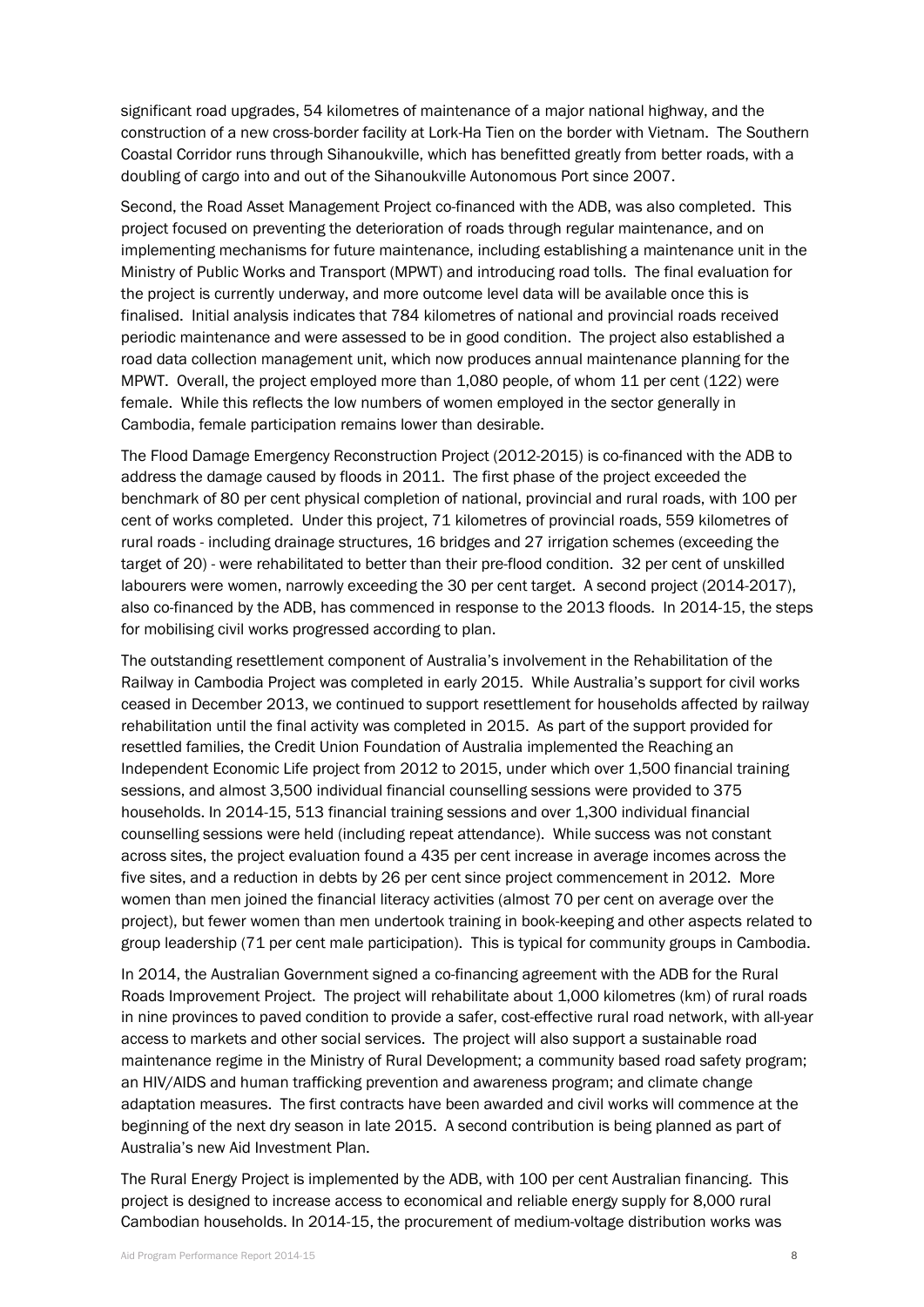completed, although behind schedule. The works will continue at the start of the next dry season in late 2015.

To address the low participation of women in the sector, Australia continued to work closely with ADB to ensure that policies to promote gender equality are included in all infrastructure projects. Gender and labour action plans have been mainstreamed in all road projects since 2012. In 2014-15, there were also achievements relating to measures to promote HIV/AIDS awareness, national road safety awareness, and financial literacy training for income generation.

The final stages of initial procurement in relation to 3i (Investing in Infrastructure Program), Australia's new, innovative infrastructure program in Cambodia, were completed in 2014-15. 3i will work directly with the private sector to unlock opportunities for economic growth and trade by increasing investment in private sector-led small scale infrastructure.

| <b>OBJECTIVE 4: Women, youth and children are safer and communities</b> | <b>Amber</b> |
|-------------------------------------------------------------------------|--------------|
| have less crime                                                         |              |

Significant progress was made against this objective under the Ending Violence Against Women (EVAW) program. It has been rated amber, however, due to ongoing challenges in the implementation of the long-running Cambodia Community Justice Assistance Partnership (CCJAP), which will soon conclude.

We made a diverse range of investments aimed at making women, youth and children safer in communities with less crime. The main programs are CCJAP and the ongoing EVAW program. Smaller programs include the provision of legal aid services; support to the Extraordinary Chamber in the Court of Cambodia (ECCC - also known as the Khmer Rouge Tribunal); and anti-corruption activities.

In 2014-15, we reshaped investments in the law and justice and governance sectors to have a strong focus on ending violence against women, building on Australia's commitment to promoting gender equality announced in 2013. This aligns with the recently released Cambodian National Action Plan to Prevent Violence Against Women. In Cambodia, 22 per cent of women have experienced physical, sexual or emotional abuse from their spouse or intimate partner (Cambodia Gender Assessment 2015). While laws and policies addressing violence against women have been introduced, implementation remains a significant challenge.

In 2014-15, all benchmarks in the EVAW program were achieved (see Annex B), providing a solid foundation for future investment. One of these investments involved assisting with the development of the Cambodian National Action Plan to Prevent Violence Against Women, which was released in February 2015. Australia made a significant contribution to national data collection by supporting the Domestic Violence Chapter of the Cambodia Demographic Health Survey and the National Violence Against Women Prevalence Survey.

In 2014-15, Australia also funded The Asia Foundation to undertake research on the contributing factors to intimate partner violence, including alcohol, media, childhood exposure to violence, family size and reproductive health. This research provided the evidence base for the design of two prevention programs, which will be implemented in 2015-16, and which has been widely shared amongst partners in the sector. Australia also provided support to victims of gender-based violence at the sub-national and community levels. As a result of our support, in 2014-15, more than 3,200 women and girls accessed counselling, legal, medical and mental health services, and 213 victims of gender-based violence were re-integrated with family and communities. Australian support to service delivery at this time is focussed on expanding access for victims of gender-based violence. Over time, this focus will need to shift increasingly towards ensuring that the quality of services is monitored and enhanced.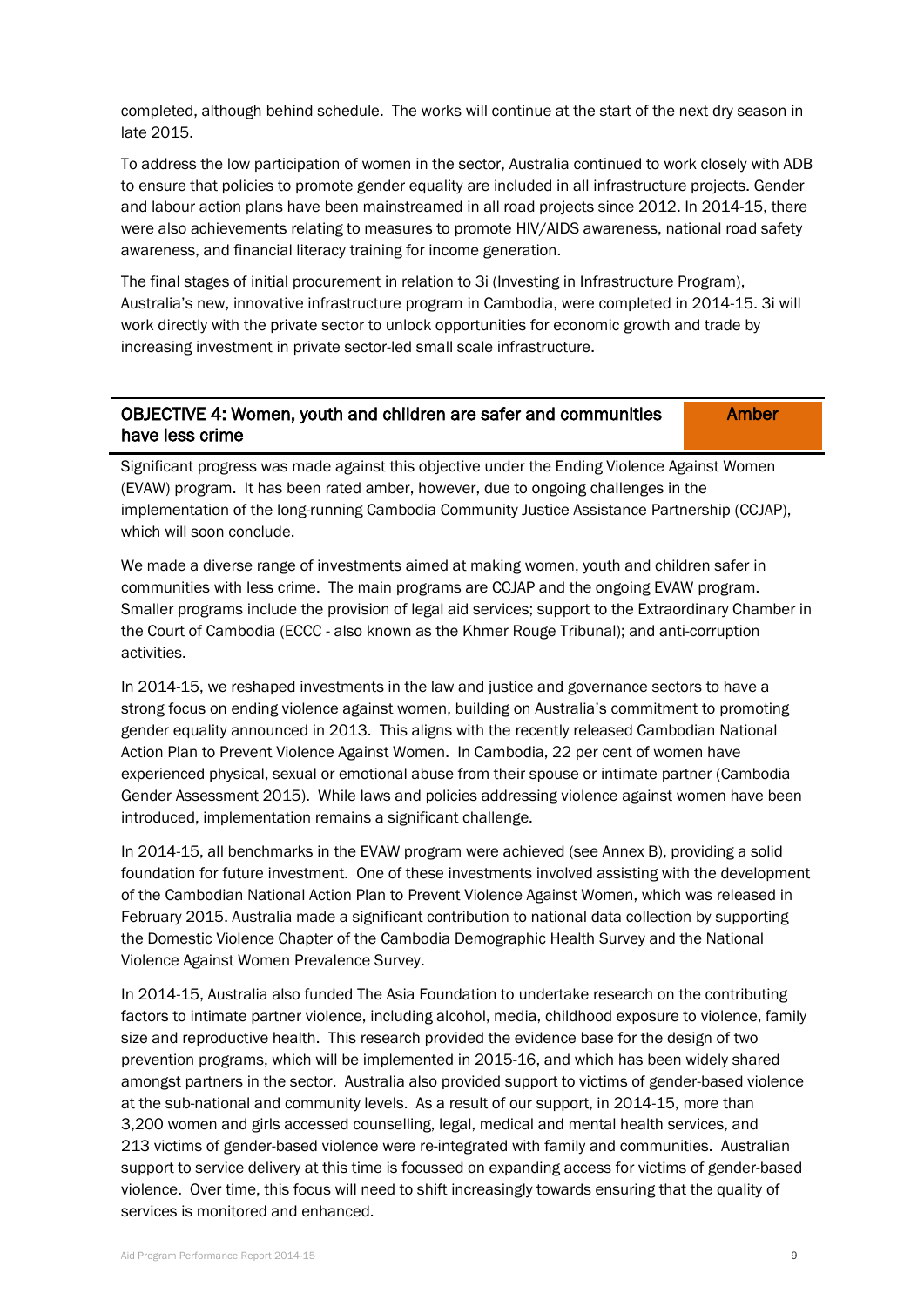Under CCJAP, in 2014-15 more than 74,000 people (50 per cent women) across nine target provinces were reached through over 1,000 awareness raising and education activities addressing crime and safety issues. Approximately 35 per cent of those activities were related to gender-based violence. Police led more than 600 community forums reaching more than 44,000 people. Police also conducted 23 training activities focusing on domestic violence and the trafficking of women and children. According to an independent Crime Prevention and Community Safety Survey conducted in June 2015, 51 per cent of community respondents noted there had been a positive change in the attitude of police towards people in the community, with police engaging more regularly and in a more approachable manner after training.

In 2014-15, we reconfirmed the commitment of the Cambodian Government to reshape the final phase of CCJAP to support only crime prevention and community safety activities, with greater emphasis on ending violence against women. This reshaping was necessary due to insufficient progress in broader legal and judicial reform efforts in Cambodia.

Australia's continued support to the ECCC has helped to strengthen the Cambodian justice system. A workshop held in October 2014 found that the ECCC had provided practical knowledge and best practice examples of international legal systems to Cambodian lawyers and judges.

Australia contributed to the fight against corruption in Cambodia through core support to Transparency International Cambodia to produce and disseminate corruption perception assessments for 2014 (including the National Integrity System Assessment, Youth Integrity Survey, and Business Integrity Perception Survey). The results of these assessments highlight key flaws in Cambodia's weak integrity system, particularly in relation to the judiciary and law enforcement agencies. Australia recognises these weaknesses and has a robust fraud and corruption risk management framework for all our aid investments.

## Cross-cutting programs

To support Australia's investments in the four key strategic objectives, we have invested in crosscutting activities, including the Australia Awards scholarships program, disability-inclusive development, and Australian Volunteers for International Development.

### **Australia Awards**

In 2014-15, Australia continued to offer Cambodian people access to international standard higher education qualifications through the Australia Awards Scholarships (AAS) program.

In 2014-15, 55 scholarships were awarded for the 2014 intake (24 females) - 20 for the public sector and 35 for the open category. Australia is continuing to work towards a 50 per cent target for female awardees in Cambodia, and in 2014-15 we improved results through a range of strategies including targeted English-language training and priority during shortlisting. In the 2014 intake, 44 per cent of awardees were women, up from only 26 per cent in 2012.

Four of the priority sectors for AAS (agriculture, health, infrastructure and trade) are intended to fill a development gap by targeting disciplines that are vital for development, but are less likely to be studied by privately-funded students. Scholarships provide training for a generation of future leaders and, alongside the New Colombo Plan, are building stronger people-to-people links between Australia and Cambodia.

In December 2014, a tracer study of the AAS program found that compared to before their award of the 220 respondents: 91 per cent reported having greater technical and operational responsibilities in their workplace; 80 per cent have a greater role in policy development; and 72 per cent are in a higher ranked position. For example, one female alumni working at a senior level in an influential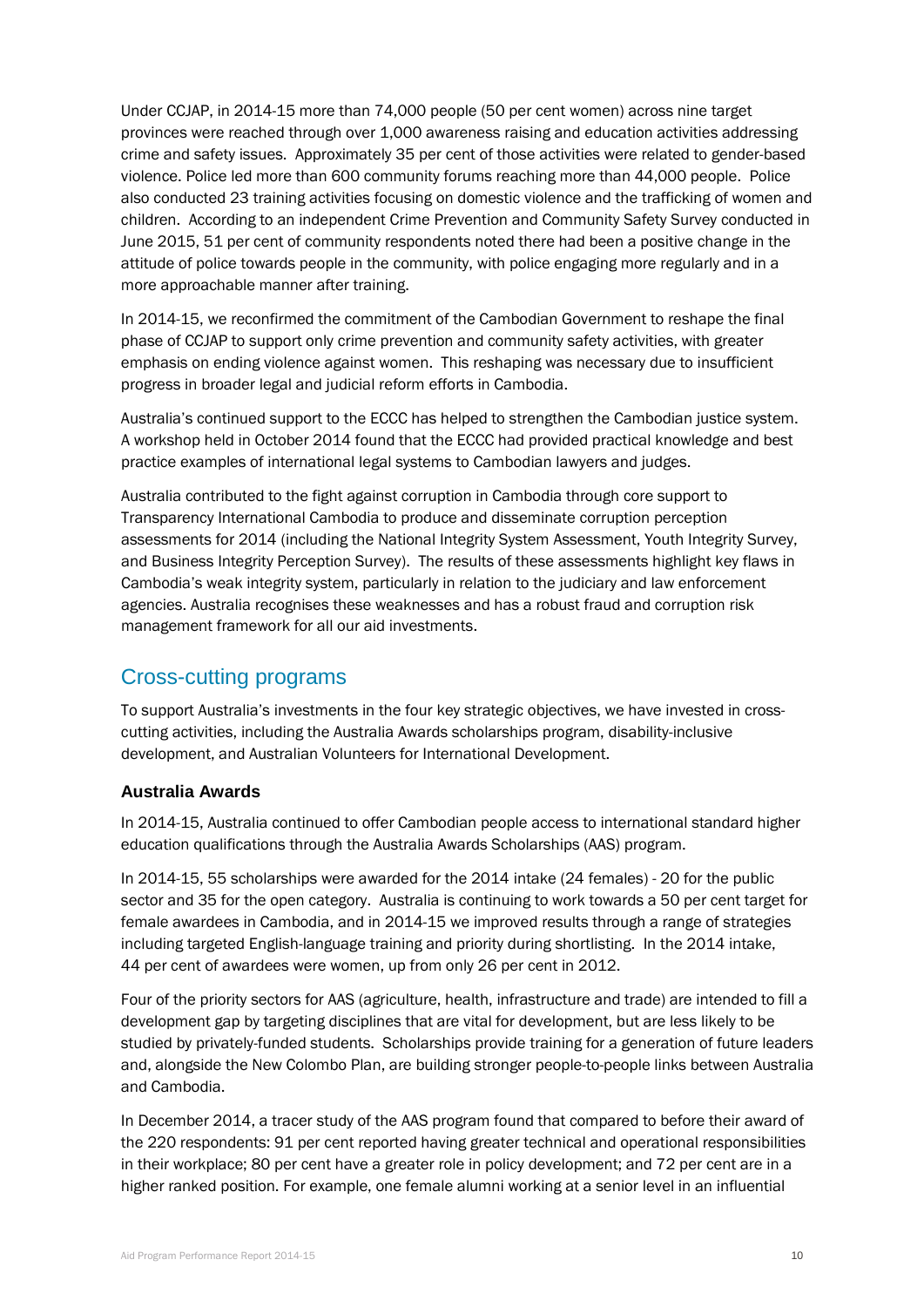Cambodian Government agency reported being able to utilise her skills to influence the direction of national and sectoral policies and plans.

Despite these overall positive outcomes, 86 per cent of respondents have also reported difficulties in using their skills and knowledge in their workplace: 61 per cent reported that this was due to a lack of opportunity to further develop skills and knowledge; and 45 per cent reported that this was due to a resistance to new ways of working and thinking. DFAT is considering options to enhance the AAS' reintegration strategy to address these issues.

#### **Disability-inclusive development**

In 2014, we commenced a new five-year disability program, the Disability Rights Initiative Cambodia (DRIC). DRIC is delivered through three UN agencies - UNDP, the World Health Organization (WHO) and the United Nations Children's Fund (UNICEF). Key achievements during its first year of implementation included:

- undertaking four analytical studies on Government roles and policies, disability situational analysis, disability data stocktake and rehabilitation capacity analysis. The findings from the studies will inform future activities of the DRIC and programs of stakeholders; and
- the development of the National Disability Strategic Plan 2014-2018 with the Disability Action Council (DAC). DAC also established disability working groups in six line-ministries and commenced the formation of disability action councils in each province.

Under DRIC, UNICEF implemented a small grants scheme, the Cambodia Disability Inclusive Development Fund. In 2014, UNICEF provided sub-grants to nine organisations to provide community based rehabilitation services for people with disability in various identified gap areas. UNICEF estimated that 3,800 people with disability were assisted by the scheme in 2014. WHO provided a grants scheme (the Priority Rehabilitation Services Scheme) to three international NGOs and the Cambodian Government's Persons with Disabilities Foundation to provide physical rehabilitation services for people with disability.

#### **Volunteers' support to development priorities**

In 2014-15, Australia supported 152 Australian Volunteers for International Development to work with more than 95 institutions in Cambodia (this included 72 new placements). Their assignments helped address the four main objectives of the Australian aid program in Cambodia - law and justice/governance (32 per cent); infrastructure (25 per cent); health (20 per cent); and agriculture, food and livelihood security (13 per cent); other sectors constituted 10 per cent. Approximately 70 per cent of host organisations were Cambodian national NGOs; and 22 per cent were Government bodies, including educational institutions. The remainder were International NGOs and small business enterprises.

The assignments of volunteers contributed directly to the development of priority sectors through technical contributions and, more importantly, through the reinforcement of organisational systems and mechanisms to deliver effective results. For example, the management system of the National Blood Transfusion Centre was improved by the contribution of a volunteer. Another volunteer worked in the Extraordinary Chambers in the Courts of Cambodia, working to transform some of her clients from victims of violence of the Khmer Rouge Regime to be advocates for human rights.

#### **Performance Benchmarks**

All performance benchmarks for 2014-15 were successfully achieved (see Progress Towards Objectives section above and Annex B for details). Details of additional milestones under each objective are set out in Annex E (Performance Assessment Framework). The performance of the aid program in 2015-16 will be assessed against the performance benchmarks identified in the Cambodia [Aid Investment Plan 2015-18.](http://dfat.gov.au/about-us/publications/Pages/aid-investment-plan-aip-cambodia-2015-2018.aspx)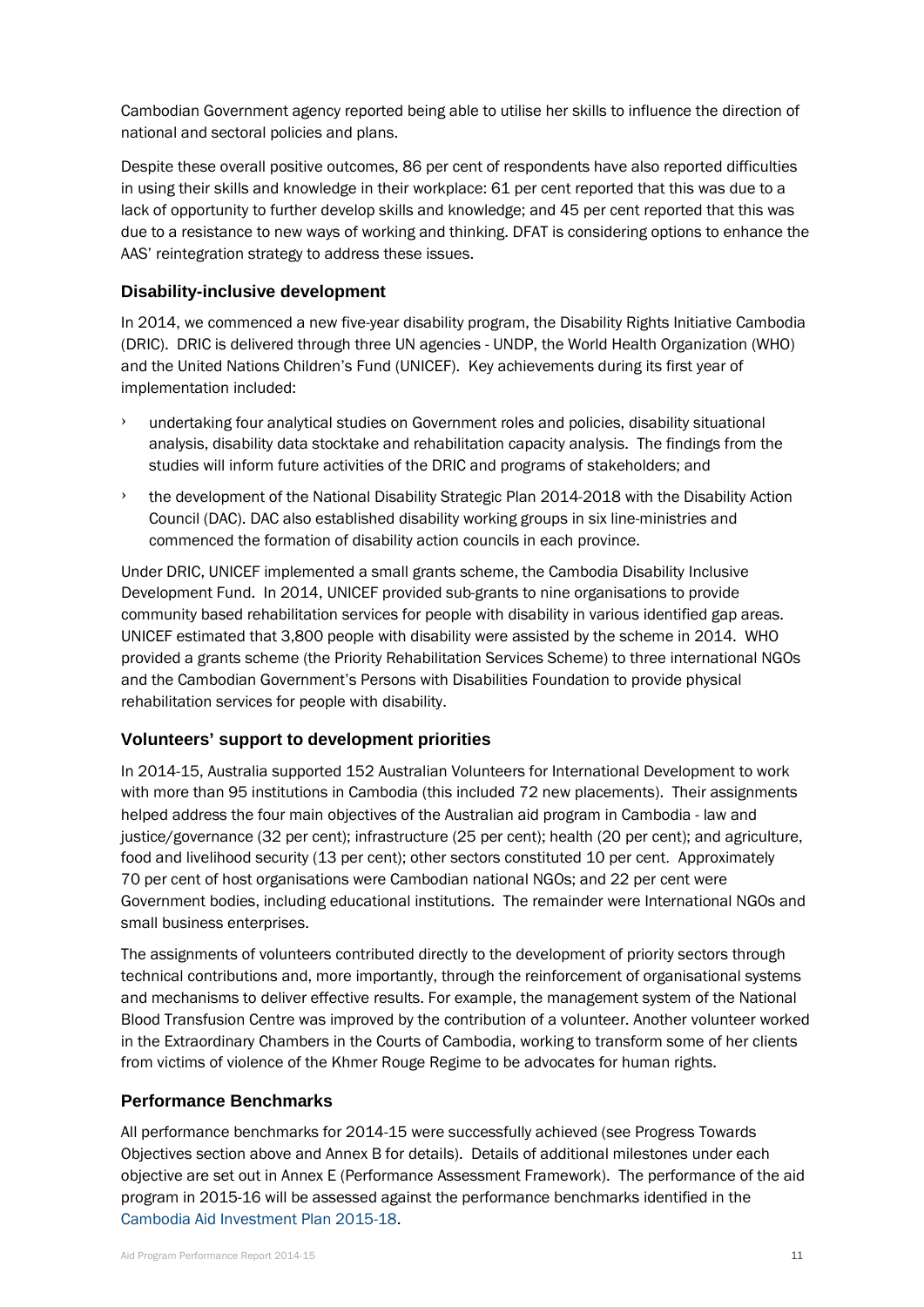## **Mutual Obligations**

The Cambodian Government's strategic priorities are set out in the National Strategic Development Plan 2014-18 (NSDP). Australia's aid program is aligned with the NSDP. At High Level Consultations in September 2014, Australia and Cambodia agreed to use relevant objectives of the NSDP as mutual obligations. These objectives and analysis of progress against them are set out below.

Public Financial Management Reform Program (PFMRP), including strengthened revenue collection and management (see section 4.36 of the NSDP)

The Cambodian Government has achieved a number of financial administrative reforms under the PFMRP, including finalising a new chart of accounts, budget classification and code structure and installing a financial management information system. In 2014, it is estimated that total budget revenues were 15.8 per cent of GDP, exceeding the NSDP target of 15.1 per cent. However challenges remain. For example, the PFMRP reported that annual implementation of the revenue-expenditure plan was not accurate and demonstrated limited forecasting capacity. There is still ongoing concern around the level of corruption in the expenditure of Government funds. While good progress was made in 2014-15, future improvements will be challenging.

Infrastructure: the development of physical infrastructure, including electrical power development (Section 4.122 of the NSDP) and improving water supply (Section 4.108 of the NSDP)

In 2014, the Electricity Authority of Cambodia reported that the number of electricity consumers in Cambodia increased to 1,424,735, which was above the NSDP target of 1,328,301. Electricity generation in 2014 was 3,058 million kWh, which was an increase of 72 per cent over 2013, but below the NSDP 2014 target of 5,219 million kWh. This shortfall meant that Cambodia was required to import 1,803 million kWh from Vietnam, Thailand and Laos.

WHO and UNICEF have estimated that 69 per cent of the rural population of Cambodia have access to improved drinking water in 2015 - this is significantly above the NDSP 2015 target of 50 per cent.

Agriculture: improved productivity, diversification and commercialisation of the agriculture sector (Section 4.53 of the NSDP)

The Cambodian Government is unlikely to achieve its publicly-stated target of exporting 1 million tons of milled rice by the end of 2015, due to a combination of drought, flood and depressed global prices and demand. Progress has, however, been made: the export of rice in the first six months of 2015 increased approximately 60 per cent to 283,825 tons (28 per cent of the 2015 target) compared to the same period last year (around 177,928 tons). With challenging global conditions, Cambodia may struggle to meet targets, but continued efforts to improve productivity could place Cambodia in a competitive position if prices recover.

› Health: sustainable development of the health sector, aimed at improved sanitation, health, nutrition and well-being of the Cambodian people (Section 4.167 of the NSDP)

The Cambodian health system has achieved some of the health-related Cambodian Millennium Development Goals ahead of schedule (including maternal mortality, infant and child mortality, HIV prevalence, tuberculosis prevalence and malaria death rate). Despite these achievements, maternal and childhood mortality remains high compared to other countries in the region. Acute and chronic malnutrition among women and children also remains high. The provision of appropriate services for non-communicable diseases, mental health and disability also continues to be a challenge. The Ministry of Health is in the process of developing a new Health Strategic Plan for 2016-2020.

Education: improved quality and effectiveness of education services, and further development of the capacity of educational institutions and staff (Section 4.160 of the NSDP)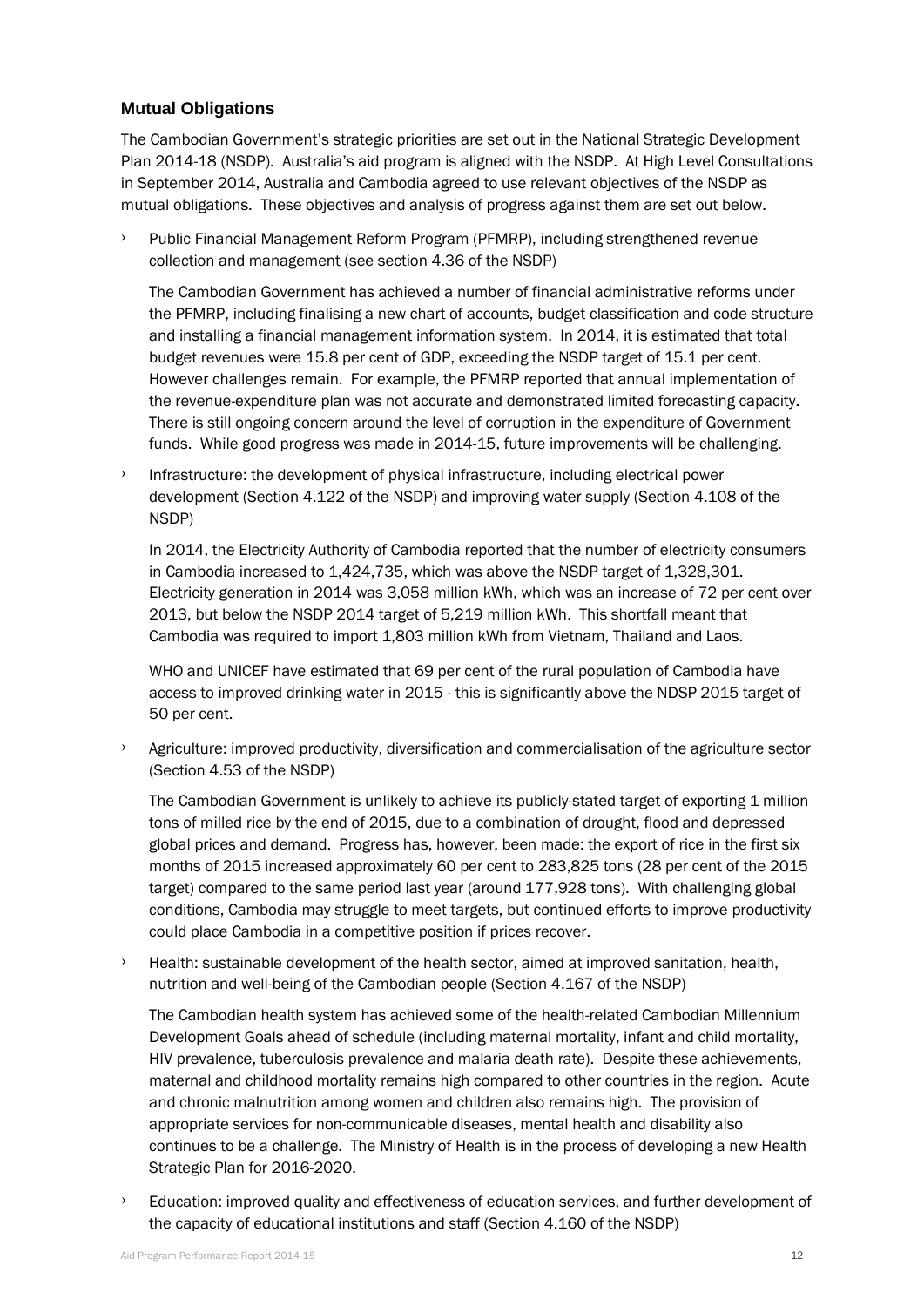Through implementation of the Education Strategic Plan 2014-18 and the Education For All National Action Plan, Cambodia has made positive progress on its goals related to early childhood care and development, universalization of primary education and gender parity and equality, which are likely to be achieved in 2015. However, challenges remain in relation to achieving Cambodian goals on vocational training, adult literacy and improving the quality of education. Through the Cambodian Higher Education Vision 2030, the Ministry of Education is working towards creating a more equitable and accessible higher education program. This involves developing better curriculums that meet national and labour market needs, improving the quality of learning and research and establishing a governance system for higher education. While there are strong reasons for us to do more in education, we cannot work in every sector, and there are already a large number of development partners supporting basic education. We have therefore chosen to target our support through the existing and highly successful scholarships program.

## Program Quality and Management

### **Overview**

In 2014-15, we made progress in consolidating the aid program. This will have an increased impact in 2015-16 with eight projects due for formal closure. This will allow us to focus on, and ensure high performance of, new investments (including 3i and CAVAC Phase II) to be activated in the coming year.

In 2014-15, Post conducted three independent progress evaluations and reviews. These included the independent progress review on the Cambodia Communication Assistance Project, the tracer study of the Australian Awards Scholarship program and completion review of the Road Asset Management Project. In 2015-16, we plan to conduct eight independent evaluations in infrastructure, health, agriculture and mine action investments (see Annex C).

Annex B sets out information on the program's achievement of performance benchmarks for 2014-15. Annex C lists details of evaluations and reviews conducted in 2014-15 and evaluations planned for 2015-16.

## **Analysis of Aid Quality Checks (AQCs)**

In 2014-15, 15 out of 19 investments were assessed through AQCs. Four were exempted from the AQC process. Annex D sets out AQCs ratings and shows that most indicators improved their rating from 2013 to 2014.

The overall ratings across the aid program confirm the high quality of our investments. Of the 15 investments assessed by AQC, 12 were rated satisfactory for all criteria. All investments, regardless of their objectives, effectively addressed gender issues in their implementation.

In 2014-15, good progress was made in the three areas identified for improvement in the 2013-14 APPR, they were: the Rehabilitation of the Railway in Cambodia Project, which rated 'less than adequate' on effectiveness and efficiency; CCJAP, which rated 'less than adequate' in effectiveness and sustainability; and EVAW, which rated 'less than adequate' in effectiveness and efficiency. The solid progress made in each of these programs in 2014-15 is detailed in the "Progress Towards Objectives" section.

### **Performance of key delivery partners**

The program is delivered through multilateral organisations, managing contractors, NGOs and civil society partners. In 2014-15, 49 per cent of Australia's bilateral aid program was delivered through agreements with multilateral organisations, 38 per cent was delivered by commercial suppliers and 12 per cent was delivered through NGOs and civil society.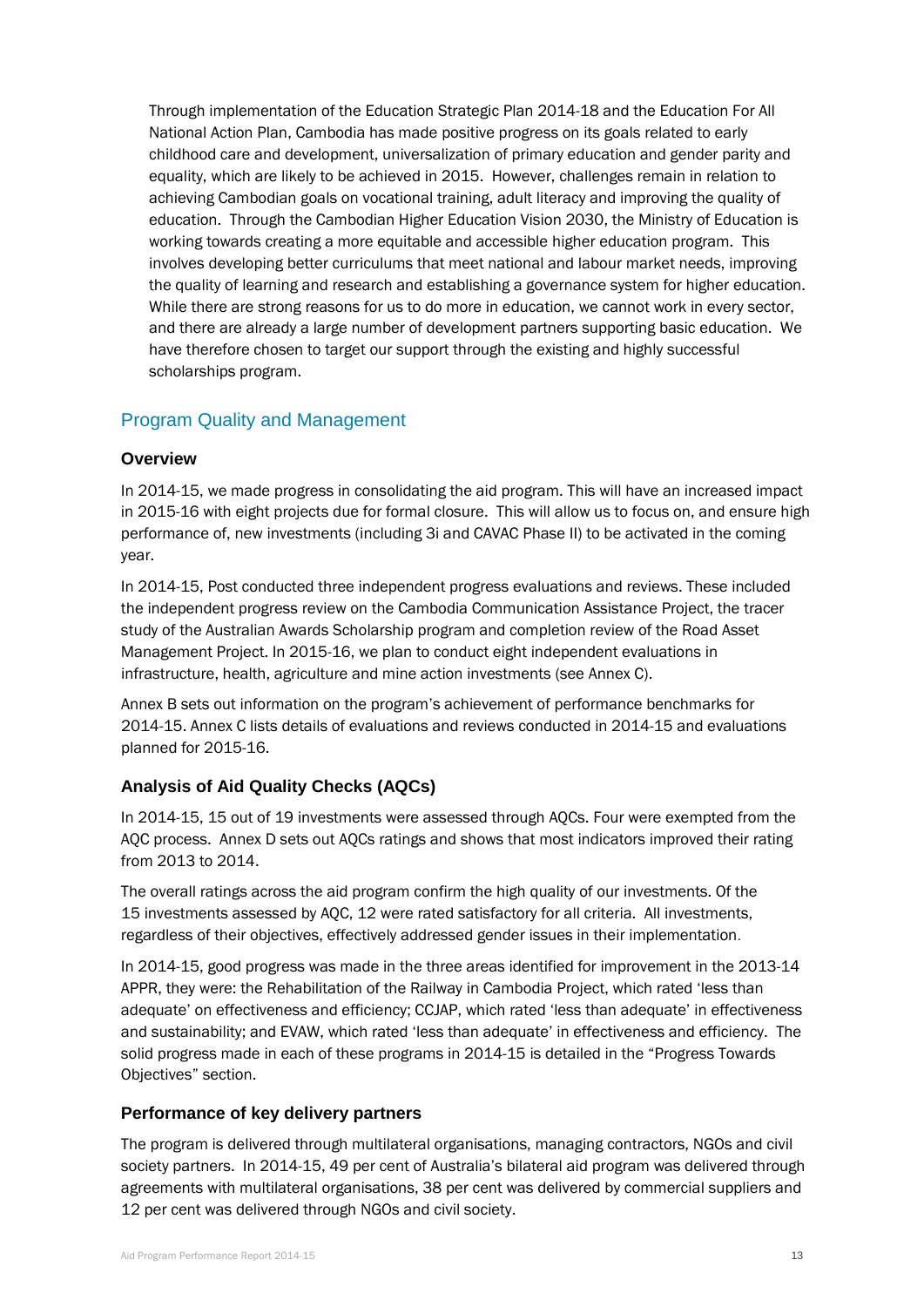Through UNDP, Australia has supported the Council for Development of Cambodia to improve aid effectiveness, including by facilitating the Cambodian Government and stakeholders in committing to align external assistance with national priorities, harmonising processes for managing external flows, and building capacities for improved public sector management.

Multilateral agencies continue to maintain a significant presence in Cambodia. In 2014-15, \$8.4 million (14 per cent of the bilateral budget) was allocated to the World Bank to continue the implementation of the HSSP2 and US\$7.9 million (13.5 per cent) was allocated to ADB for the Rural Roads Improvement Project.

In 2014-15, Australia continued to work with United Nations Population Fund on the Cambodia Demographic Health Survey; UNDP on mine action, disability, and the ECCC; and WHO on human resources in the health sector.

Through our EVAW program, Australia's established partnership with UN Women, GIZ, and The Asia Foundation allowed us to closely engage with Cambodian Government agencies – particularly the Ministry of Women's Affairs - and with the networks of NGOs for research work and implementation.

#### **Risks**

Key risks managed by the aid program are set out in Table 3 below.

#### Table 3 Management of Key Risks to Achieving Objectives

| <b>Key risks</b>                                                                                                                                                                                                                                                                                    | What actions were taken to manage the<br>risks over the past year?                                                                                                                                          | What further actions will be taken to<br>manage the risks in the coming year?                                                                                                                                                                                                   |  |
|-----------------------------------------------------------------------------------------------------------------------------------------------------------------------------------------------------------------------------------------------------------------------------------------------------|-------------------------------------------------------------------------------------------------------------------------------------------------------------------------------------------------------------|---------------------------------------------------------------------------------------------------------------------------------------------------------------------------------------------------------------------------------------------------------------------------------|--|
| Safeguard standards including<br>child protection, fraud, Work<br>Health and Safety (WHS).<br>environmental and resettlement<br>safeguards are not met.                                                                                                                                             | Ongoing training of DFAT officers, delivery<br>partners and Cambodian Government<br>counterpart agencies delivered, and<br>safeguard assessments regularly<br>undertaken as part of all projects.           | Continue to implement an ongoing<br>program of training, awareness raising,<br>monitoring and compliance checks.                                                                                                                                                                |  |
| Large pipeline of new programs/<br>program designs (including: 3i,<br>CAVAC Phase II, Community<br>Policing Initiative, Clearing for<br>Results Phase III, Rural Roads<br>Improvement Project Phase II,<br>new health program) leads to<br>delays, program gaps and<br>fluctuating financial needs. | Devoted significant management<br>attention to designs/ policy dialogue/<br>contracting and program mobilisation<br>throughout 2014-15.                                                                     | Continue to ensure that new/ transitioning<br>programs are closely managed by all staff<br>with aid responsibilities at Embassy.                                                                                                                                                |  |
| Bilateral relationship issues<br>could impact the aid program,<br>including the sectors we work in.                                                                                                                                                                                                 | Australia's aid program is designed to be<br>flexible and we have engaged regularly<br>with implementing partners to manage<br>expectations.                                                                | Australia's aid program will continue to be<br>flexible, and the design for any future<br>program or subsequent phases of a<br>program will adapt to the operating<br>environment.                                                                                              |  |
| Core component of Australia's<br>contribution to the Cambodian<br>health sector (the Health Equity<br>Funds - HEF) may be jeopardised<br>if a new health sector support<br>program is not established<br>before current program closes.                                                             | Led policy discussions with the<br>Cambodian Government and<br>development partners on the<br>development of a new health program,<br>including the provision of analysis to<br>support the design process. | Regular dialogue with key stakeholders<br>including the World Bank, MoH and MEF<br>to ensure the HSSP2 extension is in place<br>to support the continuity of HEF<br>implementation on the ground while the<br>new health program design led by the<br>World Bank is in process. |  |
| Closure of CCJAP and<br>mobilisation of Community<br>Policing Initiative (CPI) does not<br>proceed smoothly.                                                                                                                                                                                        | Regular dialogue with all key<br>stakeholders - including reconfirming<br>Cambodian Government's commitment<br>to the proposed course of action during<br>HLCs in September 2014.                           | Preparation of CCJAP exit strategy.<br>Establishment of mobilisation plan for CPI.                                                                                                                                                                                              |  |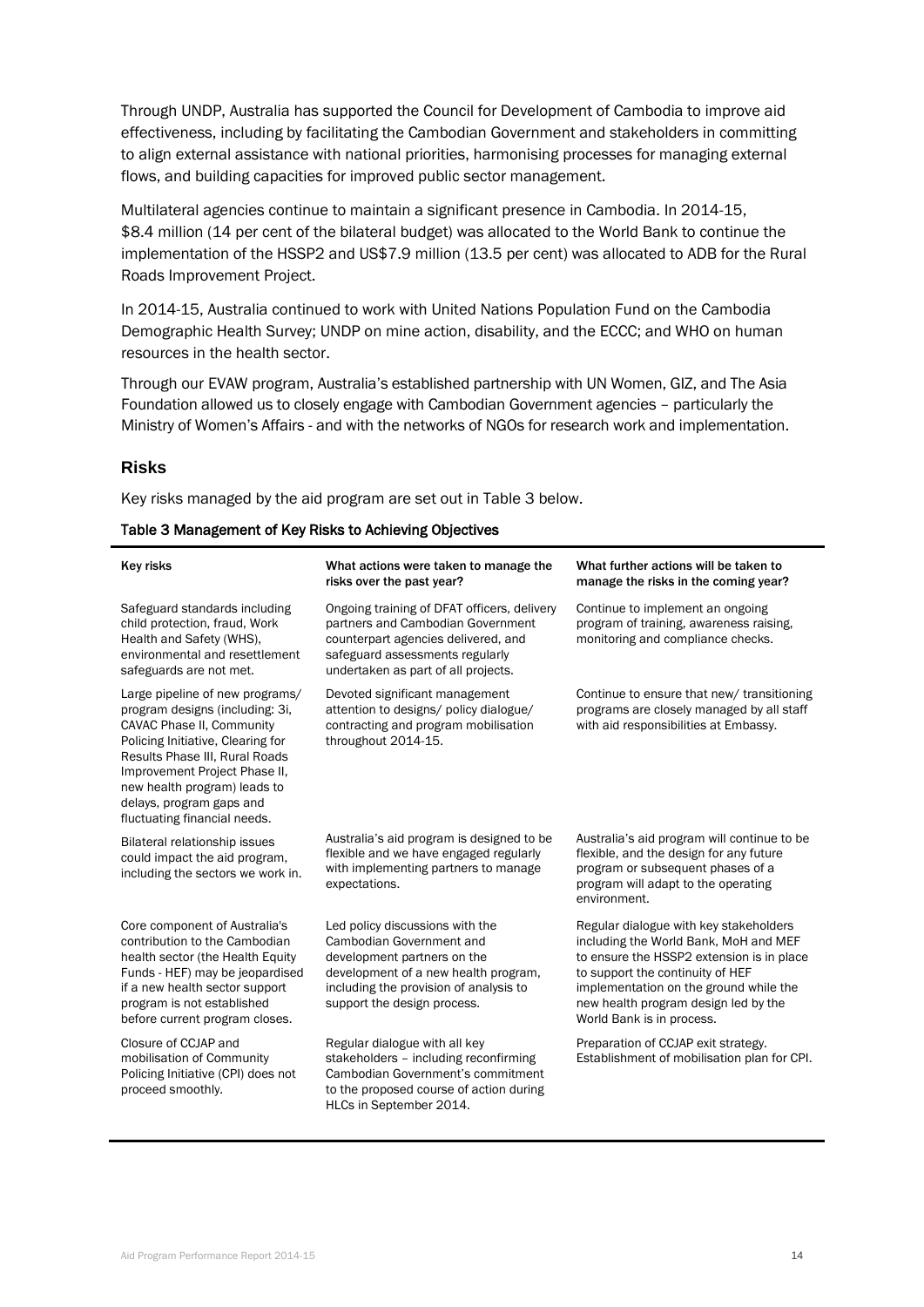## Management Responses

The program has effectively managed and responded to the management responses identified in 2013-14 APPR. Analysis of progress is set out in Annex A. Strategic priorities for the Cambodia program during 2015-16 are set out below.

#### **Overarching**

- Ensure smooth transition to the new [Aid Investment Plan 2015-18.](http://dfat.gov.au/about-us/publications/Pages/aid-investment-plan-aip-cambodia-2015-2018.aspx)
- › Continue to consolidate the program to focus on fewer, larger activities to reduce administration and transaction costs for the Australian and Cambodian Governments, with a consistent focus on adhering to agreed mutual priorities as outlined in th[e Aid Investment Plan 2015-18.](http://dfat.gov.au/about-us/publications/Pages/aid-investment-plan-aip-cambodia-2015-2018.aspx)
- › Ensure sufficient management attention is given to new and transitioning programs to avoid delays, program gaps and budget fluctuation.
- › Maintain a strong focus on key risks such as child protection, fraud, work health and safety (WHS), as well as environmental and resettlement safeguards.

#### *Agriculture and Rural Development:*

- › Ensure good preparation and smooth transition to CAVAC Phase II by January 2016.
- Capture lessons learned from CAVAC Phase I in the end of project impact analysis to inform the implementation of CAVAC Phase II, including a specific focus on sustainability of FWUCs.
- › Progress the design and ensure smooth transition to the next phase of demining support.

#### *Health:*

- Work with the World Bank to ensure the timely delivery of the design for a new health program for 2016–20.
- › Continue to advocate with the Cambodian Government to agree and implement reforms for a more sustainable and cost effective health financing mechanism.
- › Independently review progress on Partnering to Save Lives to inform future investments in reproductive, maternal and child health.

#### *Infrastructure:*

- Ensure lessons learnt from Flood Damage Emergency Reconstruction Project feed into the additional financing package.
- Ensure timely implementation of 3i in line with contract documentation.

#### *Governance:*

- Accelerate CCJAP exit strategy by transitioning away from outcome areas 1 and 3 (alternative sentencing and data for evidence based management decisions) and reshape program to focus on community policing pilot in its last year of implementation.
- › Ensure implementation of the Community Policing Initiative (CPI) commences by July 2016.
- › Consider whether or not to proceed with a new phase of the Cambodia Communication Assistance Project.

#### *Cross-cutting*

- Implement the recommendations of the mid-term review of the Australia Awards Program.
- Improve DRIC through implementing an early mid-term review of the program.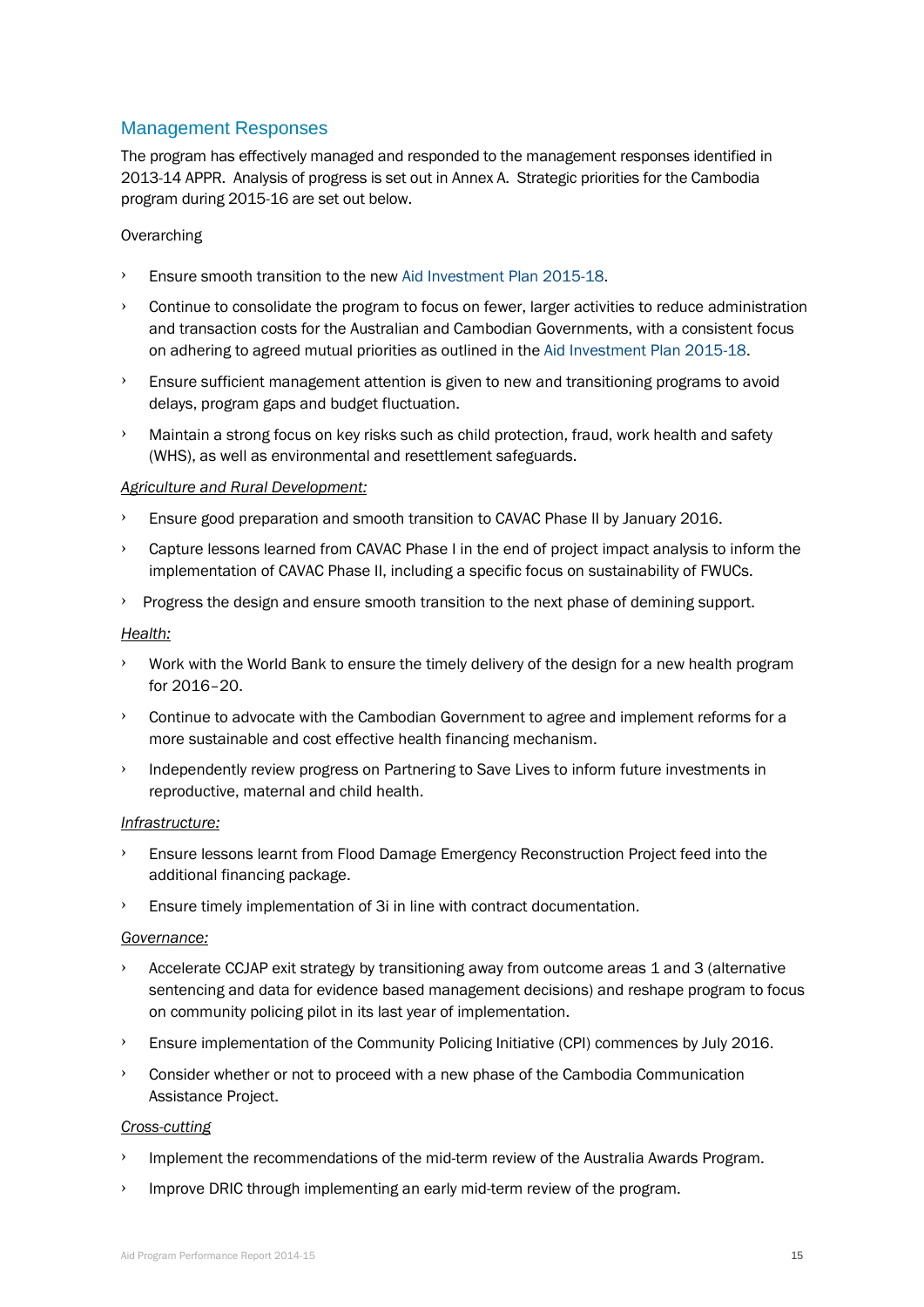## Annex A - Progress in Addressing 2013-14 Management Responses

| Management consequences identified in 2013-4 annual program performance<br>report                                                                                                                                                                                        | Rating | Progress made in 2014-15                                                                                                                                                                                                                                                                                                                                                                                                                  |
|--------------------------------------------------------------------------------------------------------------------------------------------------------------------------------------------------------------------------------------------------------------------------|--------|-------------------------------------------------------------------------------------------------------------------------------------------------------------------------------------------------------------------------------------------------------------------------------------------------------------------------------------------------------------------------------------------------------------------------------------------|
| Overall program                                                                                                                                                                                                                                                          |        |                                                                                                                                                                                                                                                                                                                                                                                                                                           |
| Through High-Level Consultations in September 2013, seek agreement from the<br>Cambodian Government on strategic direction, program consolidation, clear mutual<br>obligations and enhanced performance benchmarks                                                       | Green  | Achieved. High-Level Consultation meeting between Australian and Cambodian governments<br>was held in September 2014. The consultation was the first important step in taking the Aid<br>Investment Plan forward and the Cambodian Government has given broad agreement to the<br>aid program direction.<br>Performance benchmarks will be used as indicators to measure and assess the<br>effectiveness of our portfolio of investments. |
| Objective 1a, 1b: Increased value of agricultural production and smallholder income in targeted provinces                                                                                                                                                                |        |                                                                                                                                                                                                                                                                                                                                                                                                                                           |
| Initiate an Investment Design for a second phase of CAVAC.                                                                                                                                                                                                               | Green  | Achieved: Significant process was made - approval of Investment Design and approval to<br>approach the market were obtained. Progress is being made on procurement and tendering,<br>and phase II is scheduled to commence in early 2016.                                                                                                                                                                                                 |
| Develop improved outcome level reporting in CAVAC                                                                                                                                                                                                                        | Green  | Achieved: Since 2015 is the final year of implementation, which has resulted in significant<br>and impressive outputs, the program is in the process of collating data of results, outcomes<br>and impacts for reporting and dissemination. Lessons learned during Phase I will be also<br>compiled for future reference and application for next Phase.                                                                                  |
| Link sector reporting to DFAT Aid for Trade and private sector development objectives                                                                                                                                                                                    | Green  | Achieved: working with private sector to support and increase trade is a key part of CAVAC's<br>successes, and all sector reporting is incorporated.                                                                                                                                                                                                                                                                                      |
| Objective 2: Increased access to quality health services through improved health management                                                                                                                                                                              |        |                                                                                                                                                                                                                                                                                                                                                                                                                                           |
| Work with key donors and technical agencies to support the Cambodian Government<br>develop a roadmap for a more sustainable health financing mechanism in line with<br>the next health strategic plan particularly addressing the 'near-poor' and<br>marginalised groups | Amber  | Partly achieved. Work continues on Cambodia's next Health Strategic Plan, now due for<br>release in 2016.                                                                                                                                                                                                                                                                                                                                 |
| Implement the exit strategy for HAARP Cambodia                                                                                                                                                                                                                           | Green  | Achieved.                                                                                                                                                                                                                                                                                                                                                                                                                                 |
| Objective 3: Improved infrastructure quality, quantity and access                                                                                                                                                                                                        |        |                                                                                                                                                                                                                                                                                                                                                                                                                                           |
| Continue realignment towards small-scale projects and private sector partnerships                                                                                                                                                                                        | Green  | Achieved: DFAT co-financed with ADB for the Rural Roads Improvement, and Investing In<br>Infrastructure (3i) program was approved. 3i will work with the private sector to deliver small-<br>scale infrastructure projects, initially at least in the energy and water sectors.                                                                                                                                                           |
| Ensure documentation of lessons learned from the Rehabilitation of the Railway in<br>Cambodia Project                                                                                                                                                                    | Amber  | Partly achieved: Resettlement documents and lessons learnt are being documented by DFAT<br>Hanoi office, and the entire project completion report is now scheduled for early 2016 as the<br>ADB loan was extended until the end of 2015.                                                                                                                                                                                                  |
| Closely manage the completion of any resettlement activities                                                                                                                                                                                                             | Green  | Achieved: CUFA conducted an end project evaluation report. EIRP program completed.                                                                                                                                                                                                                                                                                                                                                        |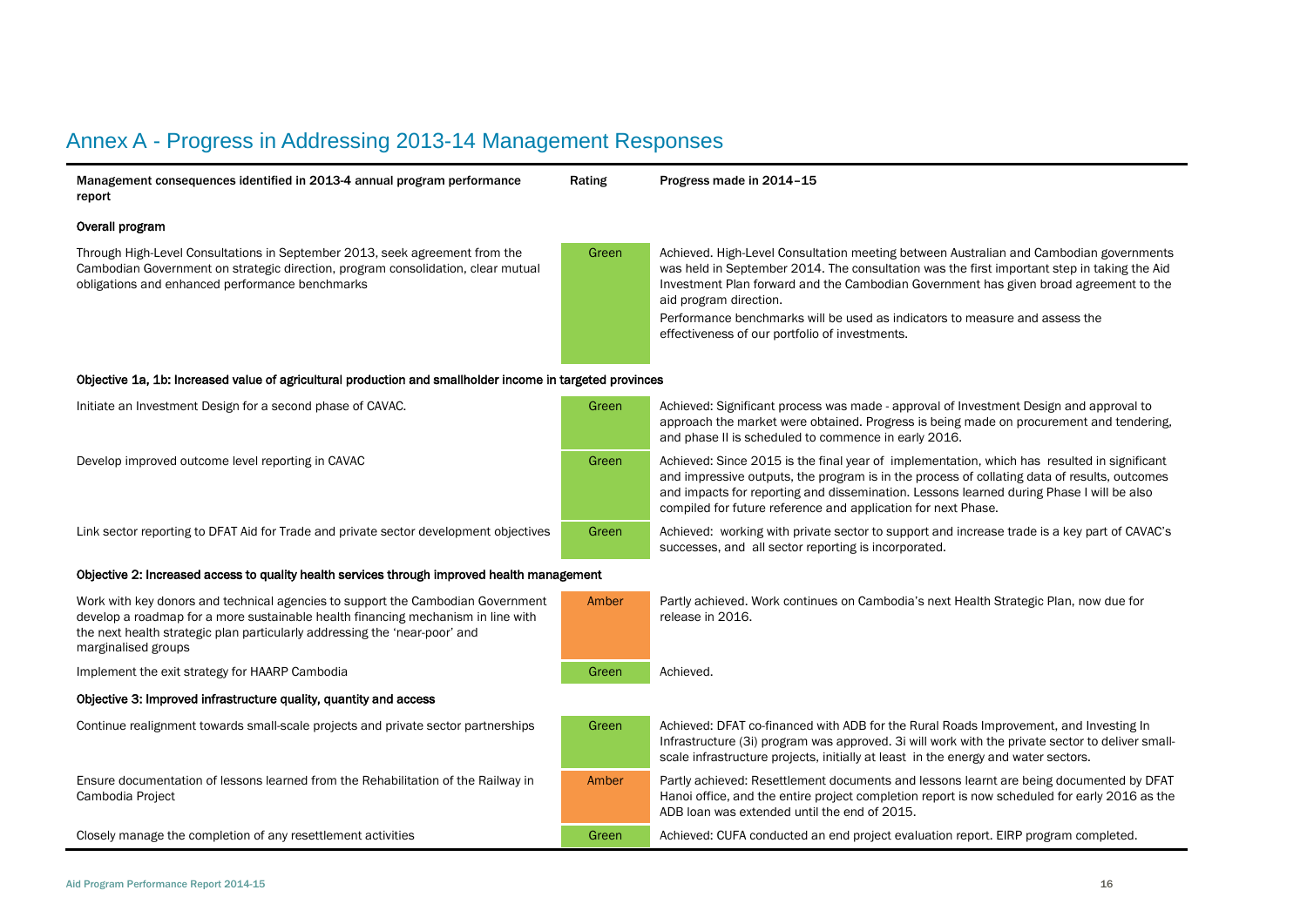Management consequences identified in 2013-4 annual program performance report

Rating Progress made in 2014-15

#### Objective 4: Women, youth and children are safer and communities have less crime

| Refocus CCJAP on those areas where there is progress and Cambodian Government<br>support based on internal review and agreement with Cambodian Government.                       | Green | Achieved: CCJAP, with the agreement from the National Management Board (NMB) in<br>January 2015, was reshaped to focus on Crime Prevention and Community Safety (CPCS).<br>and gradually exit from other components which are not progressing well.                                                                                                                               |
|----------------------------------------------------------------------------------------------------------------------------------------------------------------------------------|-------|-----------------------------------------------------------------------------------------------------------------------------------------------------------------------------------------------------------------------------------------------------------------------------------------------------------------------------------------------------------------------------------|
| Link CCJAP and EVAW community policing and justice components to maximise<br>program synergies to improve police response and access to justice for women<br>suffering violence. | Green | Achieved: CCJAP's CPCS was focusing on gender-based violence from September 2014. The<br>design of the new Community Policing Initiative (CPI) draws lessons from CCJAP and EVAW<br>program partners to assist Cambodian National Police to better focus on gender-based and<br>domestic violence. The new CPI design started in May 2015, and will be concluded in late<br>2015. |
| Develop exit strategy for CCJAP                                                                                                                                                  | Green | Achieved: Exit strategy was developed and approved by NMB in January 2015. The written<br>exit strategy will be finalised in late 2015.                                                                                                                                                                                                                                           |
| Use surveys and research in CCJAP and EVAW to guide 2015 EVAW programming                                                                                                        | Green | Achieved: From DFAT/The Asia Foundation research, four targeting briefs on alcohol, media,<br>education attainment and childhood exposure were published. Two of the targeting briefs<br>(alcohol and media) have led to ongoing programs to reduce intimate partner violence                                                                                                     |

#### Note:

**Achieved. Significant progress has been made in addressing the issue** 

**Partly achieved. Some progress has been made in addressing the issue, but the issue has not been resolved** 

Not achieved. Progress in addressing the issue has been significantly below expectations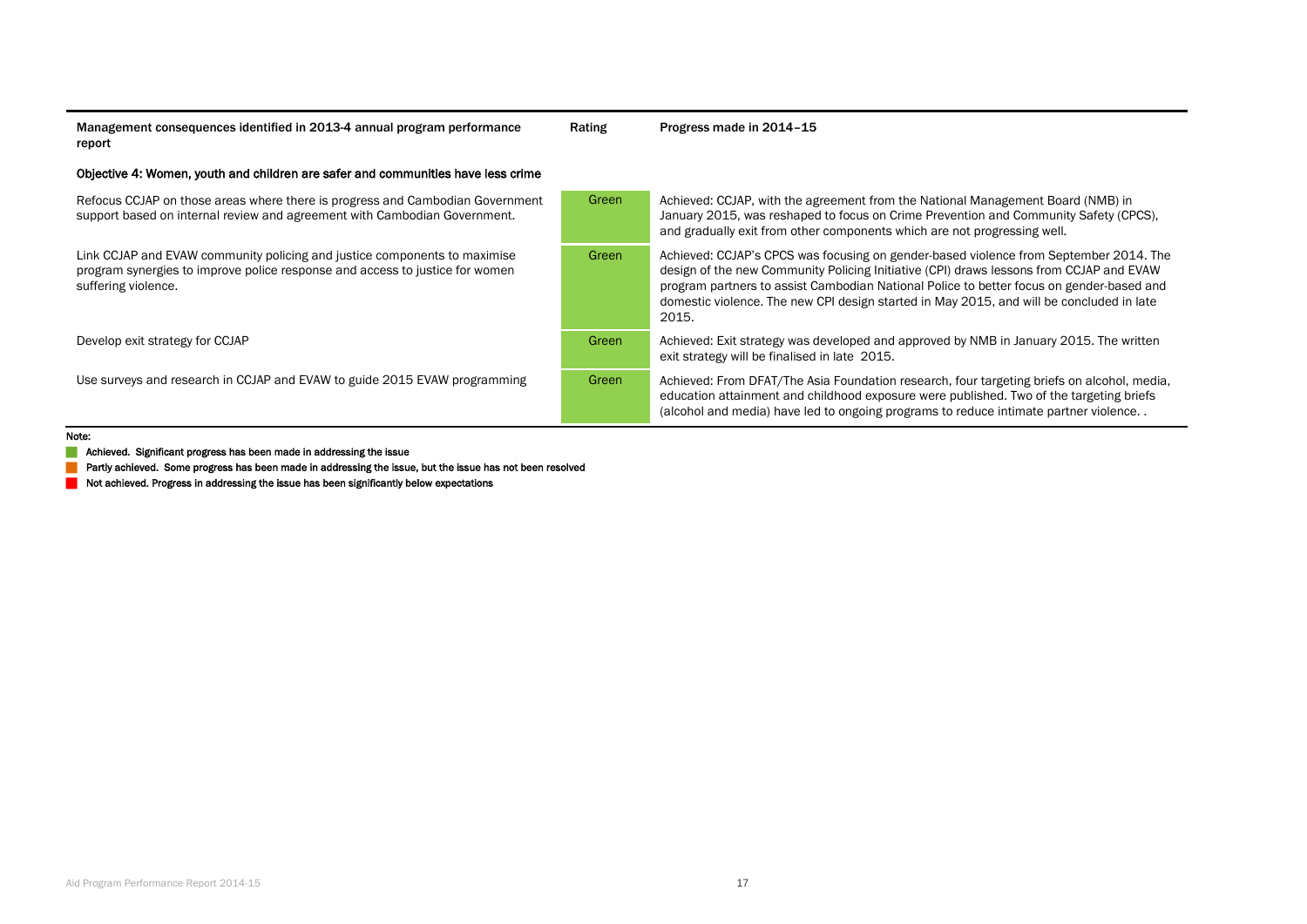# Annex B - Progress towards Performance Benchmarks in 2014 -15

| Aid objective                                                                                                                                                                                               | 2014-15 benchmark<br>Rating                                                                                                                                                                                              |          | Progress in 2014-15                                                                                                                                                                                                                                                          |  |
|-------------------------------------------------------------------------------------------------------------------------------------------------------------------------------------------------------------|--------------------------------------------------------------------------------------------------------------------------------------------------------------------------------------------------------------------------|----------|------------------------------------------------------------------------------------------------------------------------------------------------------------------------------------------------------------------------------------------------------------------------------|--|
| Objective 1: Rural poverty reduction through agricultural development                                                                                                                                       |                                                                                                                                                                                                                          |          |                                                                                                                                                                                                                                                                              |  |
| Increased value of agricultural production<br>and smallholder income in targeted<br>provinces                                                                                                               | Rehabilitation or construction of six irrigation<br>infrastructure schemes, allowing irrigation for<br>up to an additional 3,950 ha of land, allowing<br>3,950 farmer households to plant additional<br>crops each year. | Achieved | Australia completed seven irrigation infrastructure improvements, giving up to<br>3,897 ha of land access to irrigation and allowing 4,221 farmer households to<br>plant additional crops each year.                                                                         |  |
| Poor and vulnerable Cambodians will be<br>increasingly protected against chronic<br>poverty and hunger, shocks, destitution<br>and social exclusion, and benefit from<br>investments in their human capital | At least 25.7 square kilometres of land<br>contaminated by landmines and other ERW<br>released for productive use.                                                                                                       | Achieved | In 2014-15, Australia contributed to the clearance of 26.5 square kilometres of<br>high priority land and released for productive use.                                                                                                                                       |  |
|                                                                                                                                                                                                             | Objective 2: Increased access to quality health services for the poor, women and children, progressing towards the health MDGs                                                                                           |          |                                                                                                                                                                                                                                                                              |  |
| Increased access to quality health services<br>through improved health management                                                                                                                           | 84 per cent births attended by trained health<br>staff (Australian contribution: 287,662 x<br>$12/328.048 = 11,118$ births).                                                                                             | Achieved | In 2014-15, the total number of births attended by a skilled birth attendant in<br>Cambodia was 306,546 The national achievement of 85 per cent births attended<br>by a skilled birth attendant. Australia's contribution was 18,375 births by a skilled<br>birth attendant. |  |
|                                                                                                                                                                                                             | 93 per cent of poor people now able to access<br>health care through the health equity funds.                                                                                                                            | Achieved | In 2014-15, coverage of the health equity funds increased from 93 per cent of<br>the poor to 97 per cent which was equivalent to approximately 2.6 million of the<br>poorest Cambodians assessable to essential health care with free of charge.                             |  |
| Objective 3: Improved transport and energy infrastructure                                                                                                                                                   |                                                                                                                                                                                                                          |          |                                                                                                                                                                                                                                                                              |  |
| Improved transport infrastructure to<br>support increased economic activity.                                                                                                                                | 80 per cent of physical completion of national,<br>provincial and rural roads under Flood Damage<br><b>Emergency Reconstruction Project I</b>                                                                            | Achieved | In 2014-15, 100 per cent of road repairs and reconstruction of national,<br>provincial and rural roads under flood damage was completed. Australia provided<br>approximately eight per cent of total project financing.                                                      |  |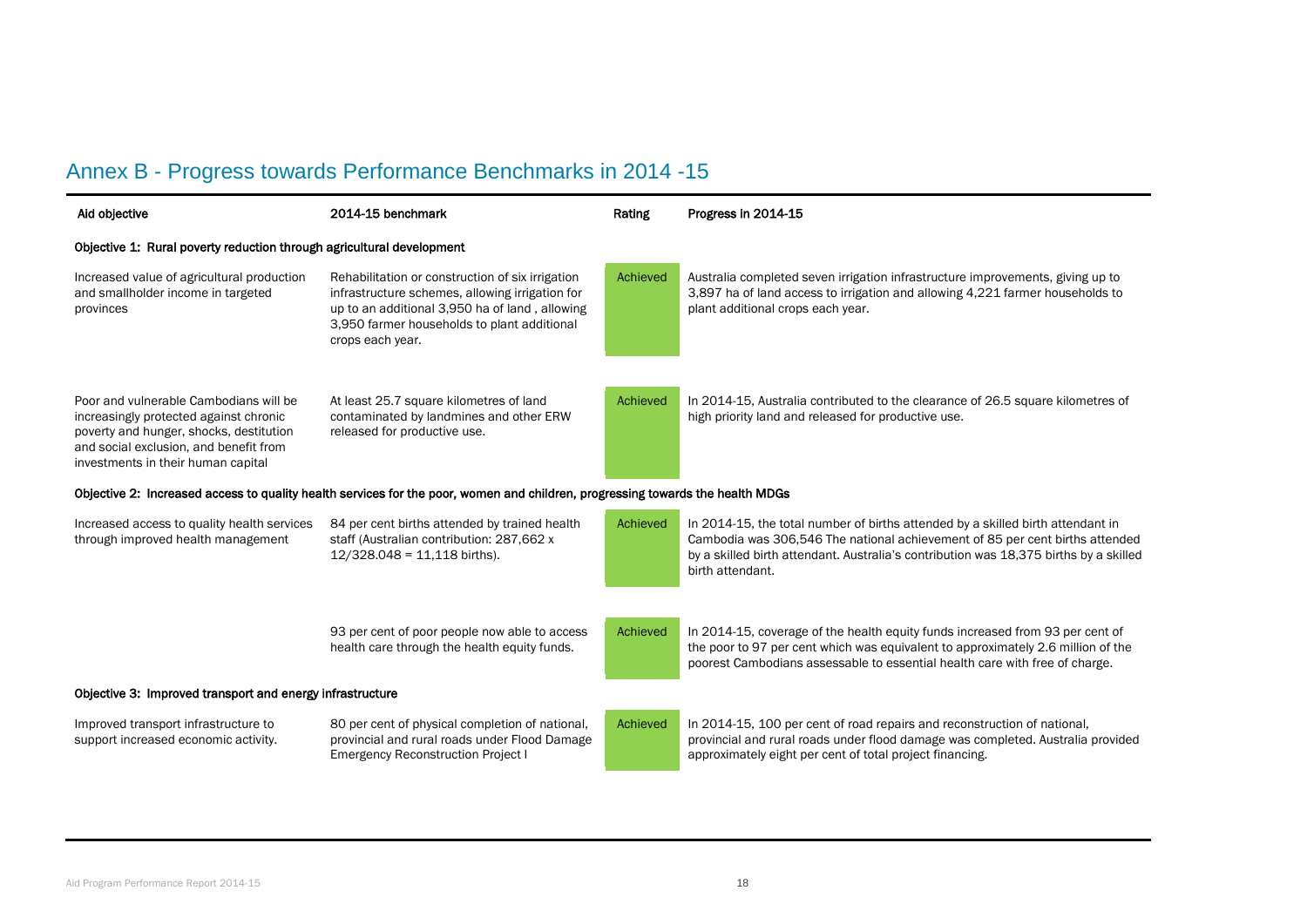| Aid objective                                                           | 2014-15 benchmark                                                                             | Rating   | Progress in 2014-15                                                                                                                                                                                                                                                                                                                                                                      |
|-------------------------------------------------------------------------|-----------------------------------------------------------------------------------------------|----------|------------------------------------------------------------------------------------------------------------------------------------------------------------------------------------------------------------------------------------------------------------------------------------------------------------------------------------------------------------------------------------------|
| Objective 4: Prosperous, safe and secure communities in Cambodia:       |                                                                                               |          |                                                                                                                                                                                                                                                                                                                                                                                          |
| Women, youth and children are safer and<br>communities have less crime. | Agreement with Ministry of Women's Affairs on<br>2015-2017 Australian funded EVAW activities. | Achieved | Australia signed an agreement with the Cambodian Ministry of Women's Affairs in<br>August 2014 to manage and coordinate implementation of Australian-funded<br>activities to end violence against women. One of these investments was assisting<br>with the development of the Cambodian National Action Plan for Prevent Violence<br>Against Women which was released in February 2015. |

Note:

**Achieved.** Significant progress has been made and the performance benchmark was achieved

**Partly achieved.** Some progress has been made towards achieving the performance benchmark, but progress was less than anticipated.

Not achieved. Progress towards the performance benchmark has been significantly below expectations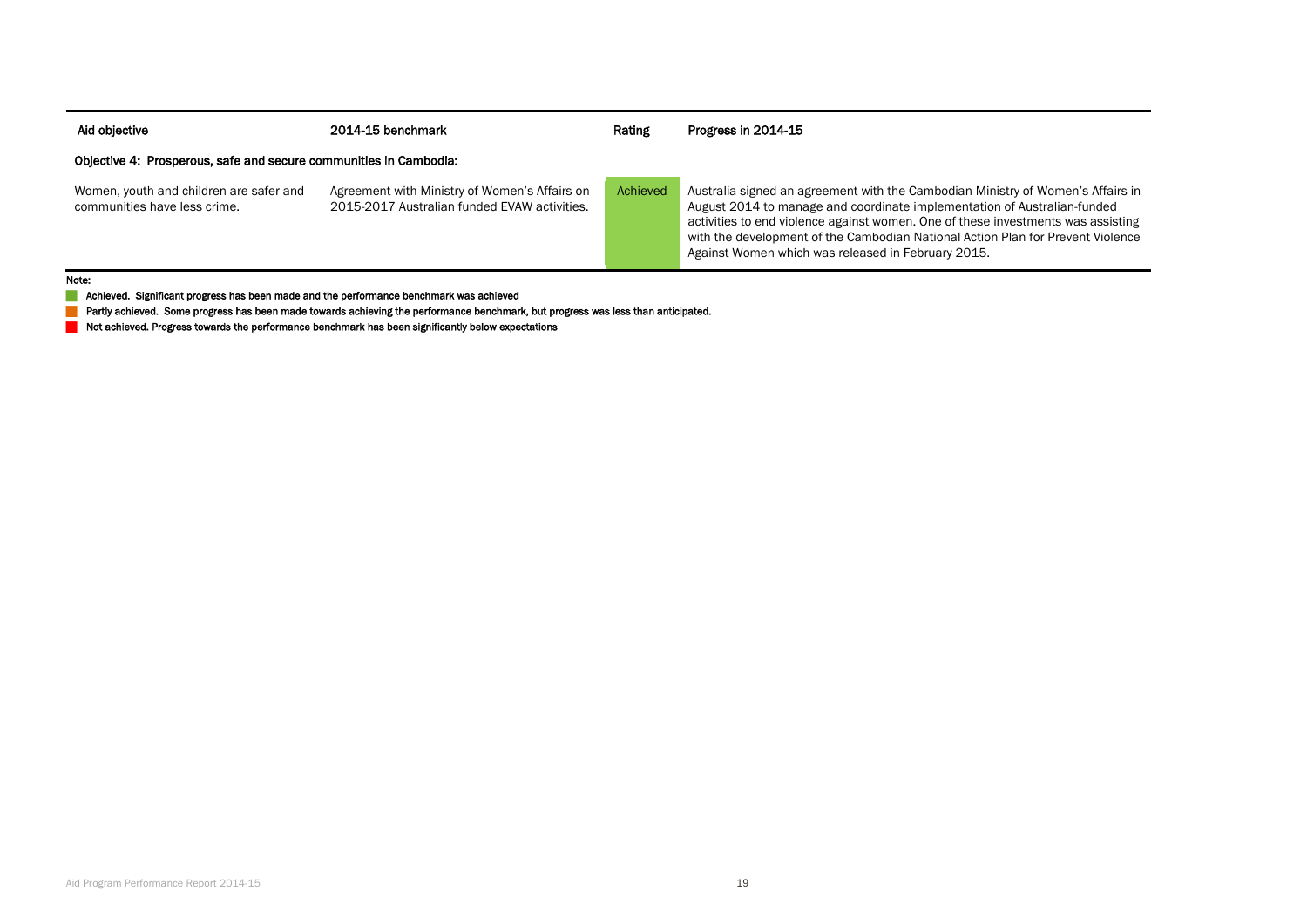## Annex C - Evaluation and Review Pipeline Planning

## **List of evaluations completed in the reporting period**

| Name of Investment                            | AidWorks number        | Name of<br>evaluation | Date finalised | <b>Date Evaluation report</b><br><b>Uploaded into</b><br><b>AidWorks</b> | <b>Date Management</b><br>response uploaded<br>into AidWorks | <b>Published on</b><br>website |
|-----------------------------------------------|------------------------|-----------------------|----------------|--------------------------------------------------------------------------|--------------------------------------------------------------|--------------------------------|
| Cambodia Communications Assistance<br>Project | <b>INK481</b>          | Progress<br>Review    | Nov 2014       | 06 Aug 2015                                                              | n/a                                                          | Not planned                    |
| Australian Development Scholarships           | INJ293. INJ676. INK662 | <b>Tracer Study</b>   | 31 Dec 2014    | 7 Aug 2015                                                               | n/a                                                          | Not planned                    |
| Cambodia: Road Asset Management<br>Project    | <b>INH709</b>          | Joint evaluation      | May 2015       | 06 Aug 2015                                                              | n/a                                                          | 30 Jun 2015<br>(ADB Website)   |

## **List of evaluations planned in the next 12 months**

| Name of Investment                                           | AidWorks number        | Type of evaluation                       | Purpose of evaluation        | <b>Expected completion</b><br>date |
|--------------------------------------------------------------|------------------------|------------------------------------------|------------------------------|------------------------------------|
| Australian Development Scholarships                          | INJ293, INJ676, INK662 | Mid-term Review                          | Check progress               | Oct 2015                           |
| Rehabilitation of Railway in Cambodia Project                | <b>INI552</b>          | Independent evaluation                   | Evaluate program and impacts | Dec 2015                           |
| Cambodia Emergency Flood Rehabilitation Project              | <b>INK456</b>          | Independent evaluation                   | Evaluate program and impacts | Dec 2015                           |
| Southern Coastal Corridor Cambodia                           | <b>INH666</b>          | Independent Completion<br>Report         | Evaluate program and impacts | Dec 2015                           |
| Cambodia: Delivering Better Health (PSL)                     | <b>ING741</b>          | Mid-term review                          | <b>Check Progress</b>        | Dec 2015                           |
| Cambodia Agriculture Value Change Project Impact<br>Analysis | <b>ING754</b>          | Internal evaluation                      | Evaluate program and impacts | Dec 2015                           |
| Clearing for Results Phase 2 (2011-2015)                     | <b>INJ925</b>          | Independent completion<br>Report         | <b>Check Progress</b>        | Feb 2016                           |
| Cambodia Law and Justice Sector Support (CCJAP)              | <b>INK523</b>          | Independent Completion<br>Report         | Evaluate program and impacts | Mar 2016                           |
| Disability Rights Initiative Cambodia                        | <b>INL137</b>          | Independent Progress Report              | <b>Check Progress</b>        | Jun 2016                           |
| Cambodia: Delivering Better Health (HSSP2)                   | <b>ING741</b>          | Independent Completion<br>Report (HSSP2) | Evaluate program and impacts | Jun 2016                           |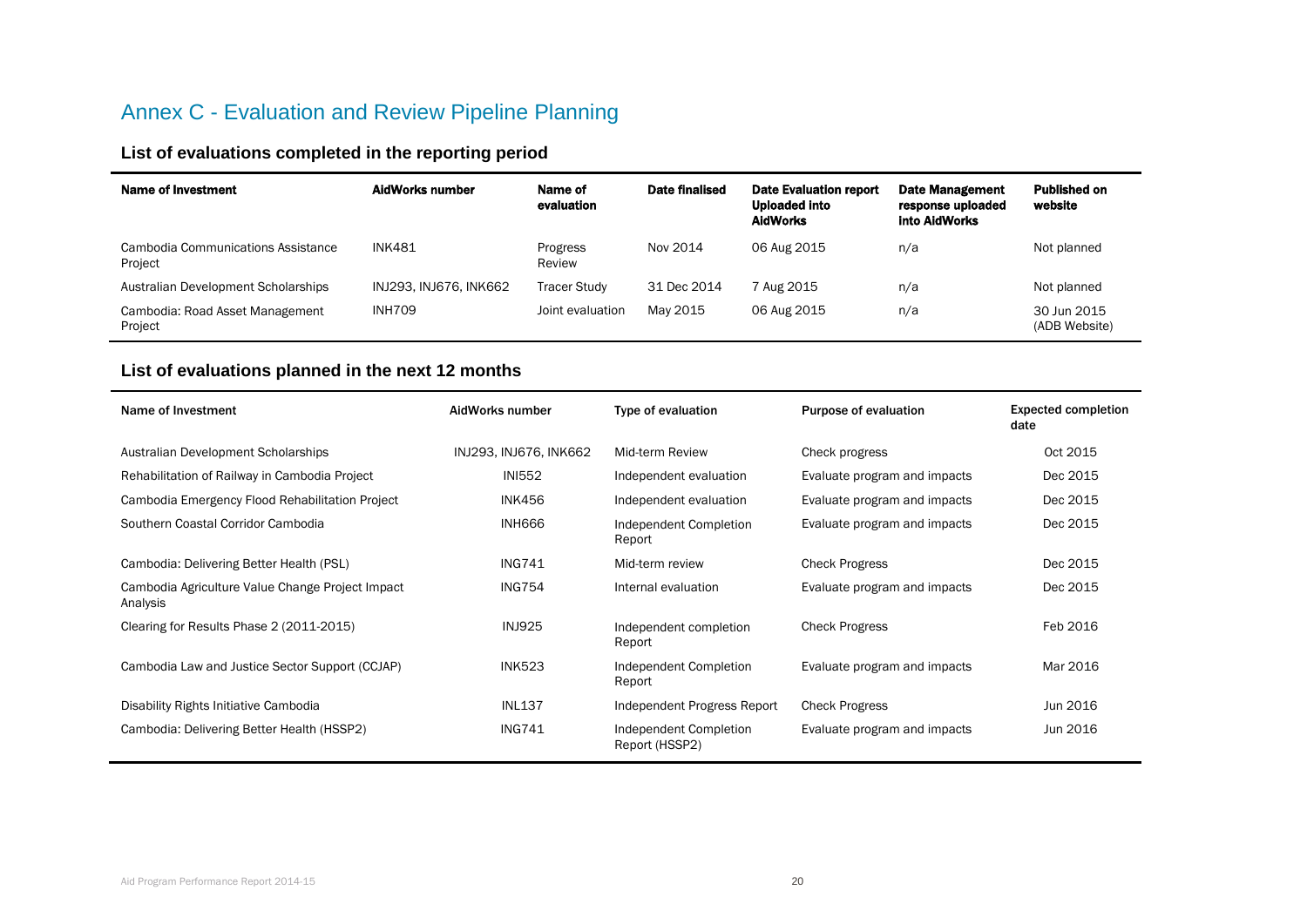## Annex D - Aid Quality Check ratings

The previous investment level performance assessment system utilised Quality at Implementation (QAI) reports. Two criteria, Risks and Safeguards and Innovation and Private sector were not assessed in QAI reports and there have been significant changes in AQC reporting this year. Innovation and Private Sector is not a quality standard.

### **AQC ratings**

| Initiative name                                    | budget and<br>Approved<br>duration | QAI year | Relevance      | <b>SC</b><br><b>Effectivenes</b> | Efficiency     | Monitoring<br>evaluation<br>and | Sustainability | equality<br>Gender | management<br>Risk | and private<br>Innovation<br>sector |
|----------------------------------------------------|------------------------------------|----------|----------------|----------------------------------|----------------|---------------------------------|----------------|--------------------|--------------------|-------------------------------------|
| Cambodia Agricultural Value Chain Program          | \$61m                              | 2014 AQC | 6              | 5                                | 5              | 5                               | 6              | 5                  | $\overline{4}$     | 6                                   |
|                                                    | 6.5 years                          | 2013 QAI | 6              | 5                                | 5              | 6                               | 5              | 5                  | M                  | n/a                                 |
| Smallholder Agriculture and Social Protection      | \$4.3m                             | 2014 AQC | $\overline{4}$ | 3                                | $\overline{4}$ | $\overline{4}$                  | 3              | $\overline{4}$     | $\overline{4}$     | $\overline{2}$                      |
|                                                    | 3 years                            | 2013 QAI | E              | E                                | E              | E                               | E              | E                  | E                  | n/a                                 |
| <b>Clearing for Results Phase II</b>               | \$6.3m                             | 2014 AQC | 6              | 5                                | 5              | 5                               | 5              | 5                  | 3                  | $\overline{4}$                      |
|                                                    | 3 years                            | 2013QAI  | 6              | 5                                | 5              | $\overline{4}$                  | 5              | $\overline{4}$     | M                  | n/a                                 |
| Cambodia Delivering Better Health                  | \$74.8m                            | 2014 AQC | 6              | 5                                | $\overline{4}$ | 5                               | $\overline{4}$ | 5                  | $\overline{4}$     | $\overline{4}$                      |
|                                                    | 8.5 years                          | 2013QAI  | 5              | 5                                | $\overline{4}$ | 5                               | 5              | 5                  | M                  | n/a                                 |
| Cambodia Railway Rehabilitation Project            | \$27.7m                            | 2014 AQC | E              | E                                | E              | E                               | Е              | E                  | E                  | E.                                  |
|                                                    | 4.5 years                          | 2013 QAI | 6              | 3                                | 3              | $\overline{4}$                  | 5              | $\overline{4}$     |                    | n/a                                 |
| Southern Coastal Corridor Cambodia                 | \$10.3m                            | 2014 AOC | E              | E                                | E              | E                               | E              | E                  | E                  | Е                                   |
|                                                    | 7.5 years                          | 2013 QAI | 5              | 5                                | 5              | 5                               | $\overline{4}$ | $\overline{4}$     | M                  | n/a                                 |
| Cambodia Road Asset Maintenance Project            | \$6.0m                             | 2014AQC  | 6              | 5                                | 5              | 5                               | $\overline{4}$ | $\overline{4}$     | 5                  | 5                                   |
|                                                    | six years                          | 2013 QAI | 5              | 5                                | 5              | 5                               | $\overline{4}$ | 4                  | M                  | n/a                                 |
| Cambodia Emergency Flood Rehabilitation<br>Project | \$5.0m                             | 2014 AQC | 5              | 6                                | 5              | 5                               | 5              | 5                  | 5                  | 5                                   |
|                                                    | 3 years                            | 2013 QAI | 5              | 5                                | 5              | 5                               | 5              | 5                  | M                  | n/a                                 |
| <b>Rural Electrification and Transmission</b>      | \$7.7m                             | 2014 AQC | E              | E.                               | Ε              | E                               | E.             | E                  | Ε                  | Е                                   |
| Project                                            | 6 years                            | 2013 QAI | E,             | E                                | E              | E.                              | E              | E                  | E                  | n/a                                 |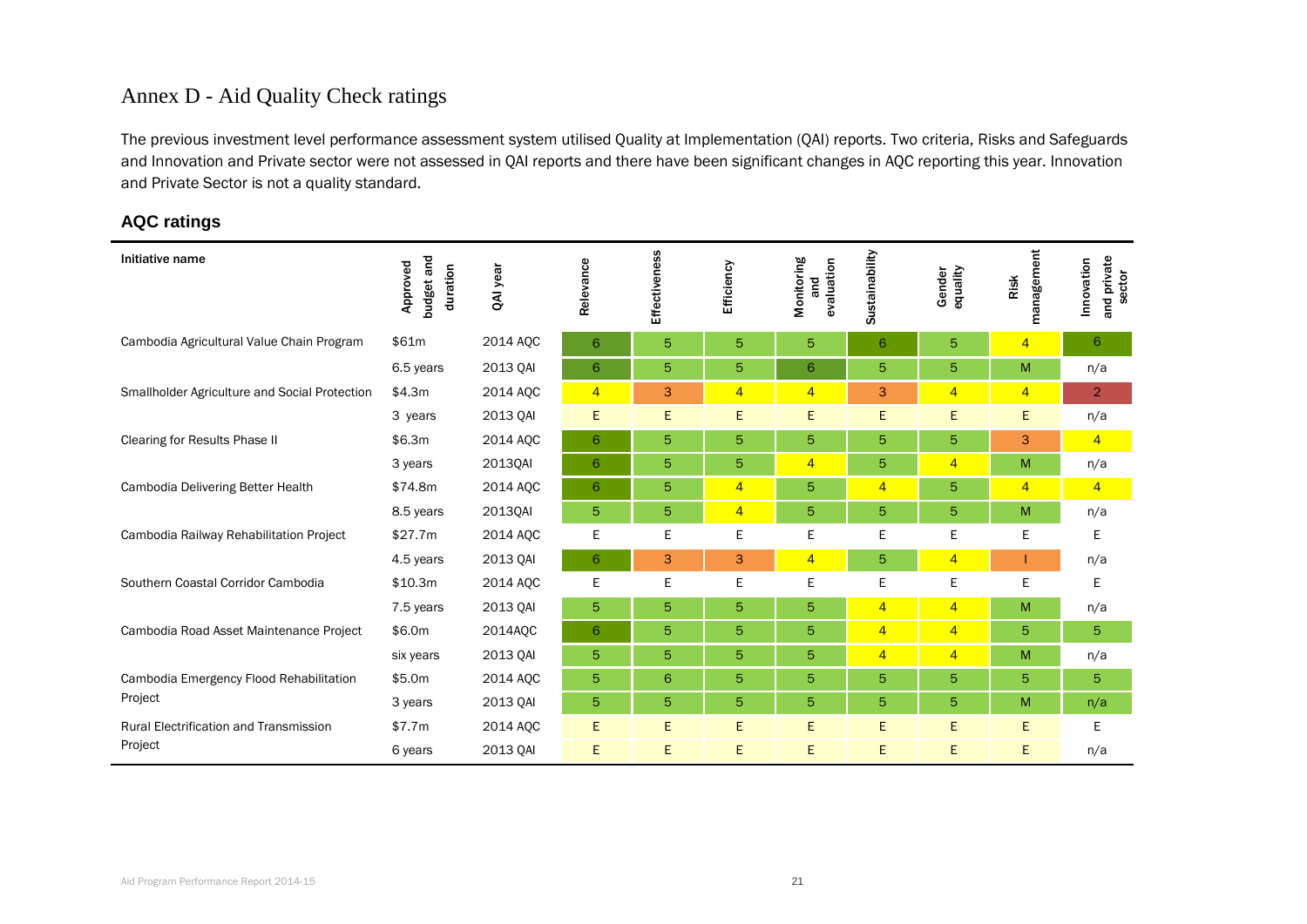| Initiative name                            | budget and<br>Approved<br>duration | QAI year | Relevance      | Effectiveness  | Efficiency     | Monitoring<br>evaluation<br>and | Sustainability | Gender<br>equality | management<br>Risk | and private<br>sector<br>Innovation |
|--------------------------------------------|------------------------------------|----------|----------------|----------------|----------------|---------------------------------|----------------|--------------------|--------------------|-------------------------------------|
| Cambodia Law and Justice Sector Support    | \$15.0m                            | 2014 AQC | $\overline{4}$ | 3              | $\overline{4}$ | $\sqrt{5}$                      | 5              | 5                  | $\overline{5}$     | 3                                   |
|                                            | 3.5 years                          | 2013 QAI | $\overline{4}$ | 3              | $\overline{4}$ | $\overline{4}$                  | 3              | $\overline{4}$     | M                  | n/a                                 |
| <b>Ending Violence Against Women</b>       | \$12.0m                            | 2014 AOC | 5              | 5              | $\overline{4}$ | 5                               | $\overline{4}$ | 5                  | 5                  | $\overline{4}$                      |
|                                            | 5 years                            | 2013 QAI | $\overline{4}$ | 3              | 3              | $\overline{4}$                  | $\overline{4}$ | 5                  |                    | n/a                                 |
| <b>Community Development Fund</b>          | \$4.3m                             | 2014 AOC | $\overline{4}$ | $\overline{4}$ | 5              | $\overline{4}$                  | $\overline{4}$ | 5                  | 5                  | 6                                   |
|                                            | 4 years                            | 2013 QAI | $\overline{4}$ | 5              | $\overline{4}$ | $\overline{4}$                  | $\overline{4}$ | $\overline{4}$     | M                  | n/a                                 |
| Support to Khmer Rouge Tribunal            | \$16.9m                            | 2014 AQC | Ε              | E              | E              | E                               | E              | E                  | E                  | Е                                   |
|                                            | 11 years                           | 2013 QAI | E              | E              | E              | E                               | E              | E                  | E                  | n/a                                 |
| <b>Cambodia Communication Assistance</b>   | \$2.0m                             | 2014 AOC | 5              | 5              | 5              | $\overline{4}$                  | 5              | 5                  | 5                  | $\overline{4}$                      |
| Project                                    | 2 years                            | 2013 QAI | E              | E              | E              | E                               | E              | E                  | E                  | n/a                                 |
| Cambodia Public Financial Management       | \$3.3m                             | 2014 AOC | 5              | $\overline{4}$ | $\overline{4}$ | $\overline{4}$                  | $\overline{4}$ | $\overline{4}$     | $\overline{4}$     | $\overline{4}$                      |
|                                            | 10 years                           | 2013 QAI | $\overline{4}$ | $\overline{4}$ | 3              | $\overline{4}$                  | $\overline{4}$ | 3                  | B                  | n/a                                 |
| Disability Rights Initiative Cambodia      |                                    | 2014 AOC | 5              | $\overline{4}$ | $\overline{4}$ | $\overline{4}$                  | $\overline{4}$ | 5                  | $\overline{4}$     | $\overline{2}$                      |
|                                            |                                    | 2013 QAI | n/a            | n/a            | n/a            | n/a                             | n/a            | n/a                | n/a                | n/a                                 |
| Cambodia Australian Scholarship Initiative |                                    | 2014 AQC | 6              | 6              | 5              | $\overline{5}$                  | 5              | 5                  | 5                  | $\overline{4}$                      |
|                                            |                                    | 2013 QAI | 5              | $\overline{4}$ | 5              | $\overline{4}$                  | 5              | $\overline{4}$     | 5                  | n/a                                 |
| Australian Development Scholarship -       |                                    | 2014 AOC | 6              | 6              | 5              | $\overline{5}$                  | 5              | 5                  | 5                  | $\overline{4}$                      |
| Phnom Penh                                 |                                    | 2013 QAI | 5              | $\overline{4}$ | 5              | $\overline{4}$                  | 5              | $\overline{4}$     | 5                  | n/a                                 |
| Australian Development Scholarship 2011    |                                    | 2014 AOC | 6              | 6              | 5              | $\overline{5}$                  | 5              | 5                  | 5                  | $\overline{4}$                      |
| intake                                     |                                    | 2013 QAI | 5              | $\overline{4}$ | 5              | $\overline{4}$                  | 5              | $\overline{4}$     | 5                  | n/a                                 |

Definitions of rating scale:

Satisfactory (4, 5 and 6)

 $= 6$  = Very high quality

 $= 5 =$  Good quality

 $= 4$  = Adequate quality, needs some work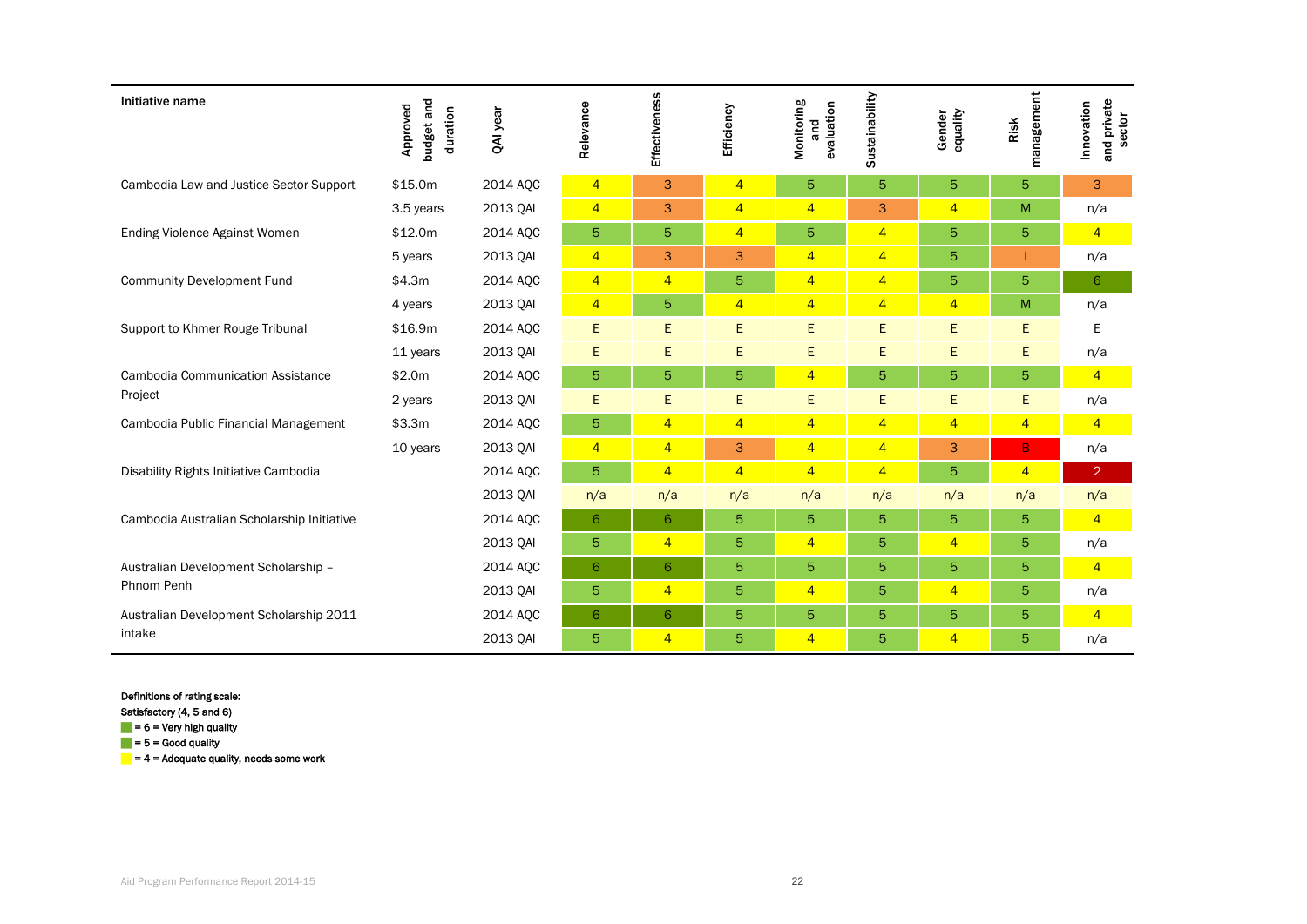Less than satisfactory (1, 2 and 3)

 $= 3$  = Less than adequate quality; needs significant work

 $= 2$  = Poor quality; needs major work to improve

 $= 1$  = Very poor quality; needs major overhaul

Risk Management scale 2013:

Mature (M). Indicates the initiative manager conducts risk discussions on at least a monthly basis with all stakeholders and updates the risk registry quarterly.

Intermediate (I). Indicates the initiative manager conducts ad-hoc risk discussion and updates the risk register occasionally.

Basic (B). Indicates there are limited or few risk discussions and the risk register has not been updated in the past 12 months.

E – Exemption from QAI

n/a – not available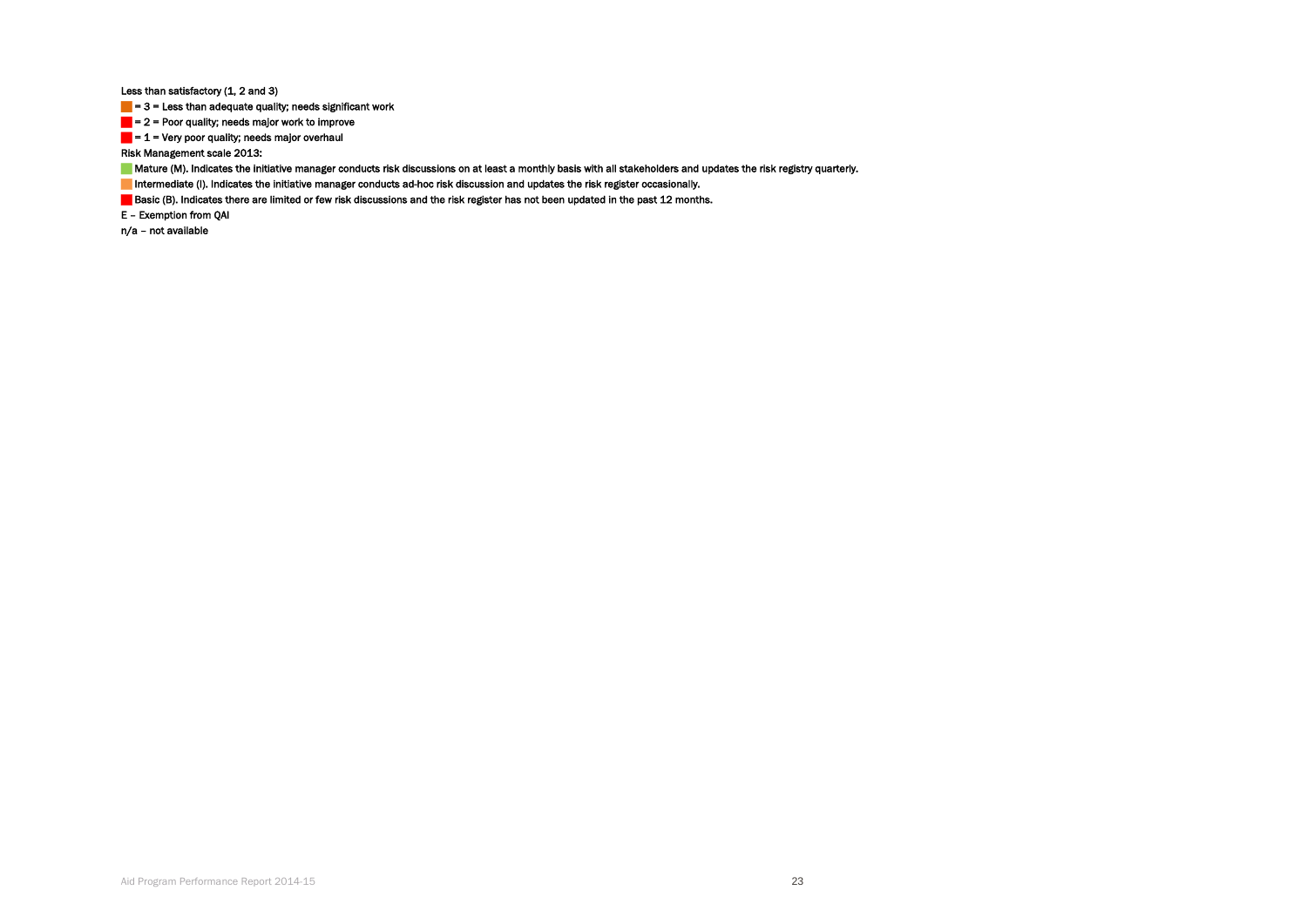| Cambodian<br>Government<br>development<br>outcome 2015                                                                                                           | Australian Aid<br>Objective 2015                                                                           | Aid Objective indicators                                                                                                   | 2014-15 milestones                                                                                                                                                                                                                   | Australian Government assistance                                                                                                                                        |
|------------------------------------------------------------------------------------------------------------------------------------------------------------------|------------------------------------------------------------------------------------------------------------|----------------------------------------------------------------------------------------------------------------------------|--------------------------------------------------------------------------------------------------------------------------------------------------------------------------------------------------------------------------------------|-------------------------------------------------------------------------------------------------------------------------------------------------------------------------|
| Accelerated growth<br>in the value of<br>national agricultural<br>production                                                                                     | 1A. Increased value<br>of agricultural<br>production and<br>smallholder income<br>in targeted<br>provinces | $\rightarrow$ 120 000 poor men and<br>women farmers reporting rice<br>and vegetable yields<br>increased by seven per cent. | > Rehabilitation or construction of six additional<br>irrigation infrastructure schemes, allowing<br>irrigation for up to an additional 3,950 ha of land,<br>allowing 3,950 farmer households to plant<br>additional crops each year | Implementation of the Cambodia<br>Agricultural Value Chain Program-<br>Australia's flagship agricultural<br>development program-in Kampong<br>Thom, Takeo and Kampot.   |
|                                                                                                                                                                  |                                                                                                            | $\rightarrow$ 30 000 ha of land under<br>improved water management<br>and irrigation.                                      | > Major irrigation infrastructure works completed<br>on all 21 schemes constructed through CAVAC                                                                                                                                     | Analytical support to implement policy<br>and institutional reforms and design<br>and evaluate pilot activities addressing<br>priority constraints in smallholder       |
|                                                                                                                                                                  |                                                                                                            | > Cambodian Government and<br>development partners<br>implementing the<br>government's strategy for                        | > The majority of CAVAC irrigation schemes have<br>been handed over to local stakeholders                                                                                                                                            | agriculture through the World Bank.                                                                                                                                     |
|                                                                                                                                                                  |                                                                                                            | agriculture and water in a<br>harmonised and aligned<br>manner                                                             | > 22,600 ha of land able to be irrigated as a result<br>of construction by CAVAC                                                                                                                                                     |                                                                                                                                                                         |
|                                                                                                                                                                  |                                                                                                            |                                                                                                                            | > Outcome-level impacts (outreach, yield,<br>production volume and income) of CAVAC<br>projected for end of 2015 and end of 2017.                                                                                                    |                                                                                                                                                                         |
| Poor and<br>vulnerable<br>Cambodians will be<br>increasingly                                                                                                     | 1B. Increased food<br>and livelihood<br>security for the rural<br>poor through social                      | > Social protection systems<br>strengthened through<br>improved targeting and safety<br>net support for the poor.          | > At least 25.7 square kilometres of land<br>contaminated by landmines and other ERW<br>released for productive use                                                                                                                  | > Clearing for Results (Phase II) program<br>supporting mine/unexploded ordnance<br>clearance and support to the Cambodian<br>Mine Action and Victim Assistance         |
| protected against<br>chronic poverty and<br>hunger, shocks,<br>destitution and<br>social exclusion,<br>and benefit from<br>investments in their<br>human capital | protection and<br>landmine clearance                                                                       | > Increased food security of<br>vulnerable households                                                                      | > Maternal and child nutrition cash transfer pilot<br>begins operation                                                                                                                                                               | Authority through the United Nations<br>Development Programme.                                                                                                          |
|                                                                                                                                                                  |                                                                                                            | through targeted food<br>assistance and livelihood<br>interventions.                                                       |                                                                                                                                                                                                                                      | > Analytical support provided to implement<br>policy and institutional reforms, pilot<br>activities designed and evaluated to<br>address priority constraints in social |

## Annex E - Australia–Cambodia Joint Aid Program Strategy 2010–2015 Performance Assessment Framework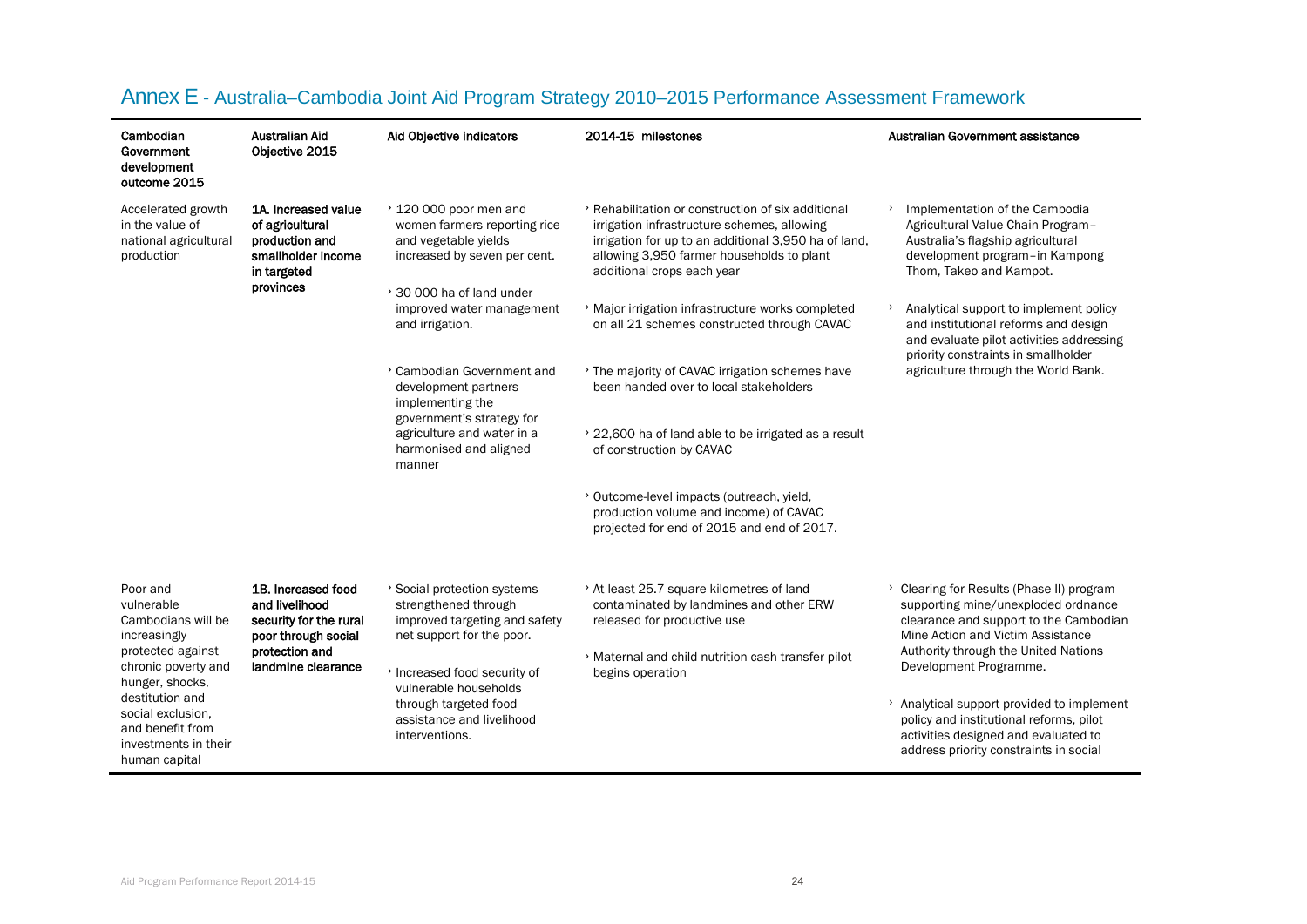| Cambodian<br>Government<br>development<br>outcome 2015                                                                                  | Australian Aid<br>Objective 2015                                                              | Aid Objective indicators                                                                                                                                                                                    | 2014-15 milestones                                                                                                                                                                                                                                                                                                                                                                       | Australian Government assistance                                                                                                                                                                                                                                                                                                                                                                                                                                                                                                                                                                                                                                                                                                                                                                                                          |
|-----------------------------------------------------------------------------------------------------------------------------------------|-----------------------------------------------------------------------------------------------|-------------------------------------------------------------------------------------------------------------------------------------------------------------------------------------------------------------|------------------------------------------------------------------------------------------------------------------------------------------------------------------------------------------------------------------------------------------------------------------------------------------------------------------------------------------------------------------------------------------|-------------------------------------------------------------------------------------------------------------------------------------------------------------------------------------------------------------------------------------------------------------------------------------------------------------------------------------------------------------------------------------------------------------------------------------------------------------------------------------------------------------------------------------------------------------------------------------------------------------------------------------------------------------------------------------------------------------------------------------------------------------------------------------------------------------------------------------------|
|                                                                                                                                         |                                                                                               |                                                                                                                                                                                                             |                                                                                                                                                                                                                                                                                                                                                                                          | protection, through the World Bank.                                                                                                                                                                                                                                                                                                                                                                                                                                                                                                                                                                                                                                                                                                                                                                                                       |
|                                                                                                                                         |                                                                                               | > Substantial progress on<br>clearance of land mines and<br>unexploded ordnance in<br>priority areas, releasing at<br>least 35 square kilometres of<br>land to poor communities for<br>livelihood purposes. |                                                                                                                                                                                                                                                                                                                                                                                          | > Non-government organisation<br>partnerships, which are improving the<br>livelihood security of poor communities.                                                                                                                                                                                                                                                                                                                                                                                                                                                                                                                                                                                                                                                                                                                        |
| Increased access to<br>quality health<br>services for the<br>poor, women and<br>children,<br>progressing<br>towards the health<br>MDGs. | 2. Increased access<br>to quality health<br>services through<br>improved health<br>management | > Number of births attended by<br>trained health staff.<br>> Coverage of Health Equity<br><b>Funds and Community Based</b><br>Health Insurance.<br>> Number of sites offering harm<br>reduction services.   | > 84% births attended by trained health staff<br>(Australian contribution: 287,662 x 12/328.048<br>$= 11,118 \text{ births}.$<br>> 93% of poor people now able to access health<br>care through the health equity funds.<br>> Five sites (four needle and syringe program and<br>one methadone maintenance therapy) providing<br>harm reduction services for people who inject<br>drugs. | > Harmonise with other donor partners in<br>the Second Health Sector Support<br>Program through the Joint Partnership<br>Interface Group.<br>> Align with Cambodian Government's<br>National Strategic Plan for Health 2008-<br>2015 and National Strategic Plan for Illicit<br>Drug Related HIV 2008-2010, and<br>support linkages to the national Public<br>Financial Management and<br>Administrative Reform program.<br>> Support complementary activities with<br>multilateral and bilateral agencies, non-<br>government organisations and<br>universities that provide evidence or pilot<br>new methods for inclusion in Second<br>Health Sector Support Program and harm<br>reduction activities.<br>> Policy, advocacy and technical<br>engagement in the joint Cambodian<br>Government-donor Health Technical<br>Working Group. |
| Increase economic                                                                                                                       | 3. Improved                                                                                   | > Higher traffic volume on                                                                                                                                                                                  | > Southern Coastal Corridor Project complete, with                                                                                                                                                                                                                                                                                                                                       | > Southern Coastal Corridor Project (Asian                                                                                                                                                                                                                                                                                                                                                                                                                                                                                                                                                                                                                                                                                                                                                                                                |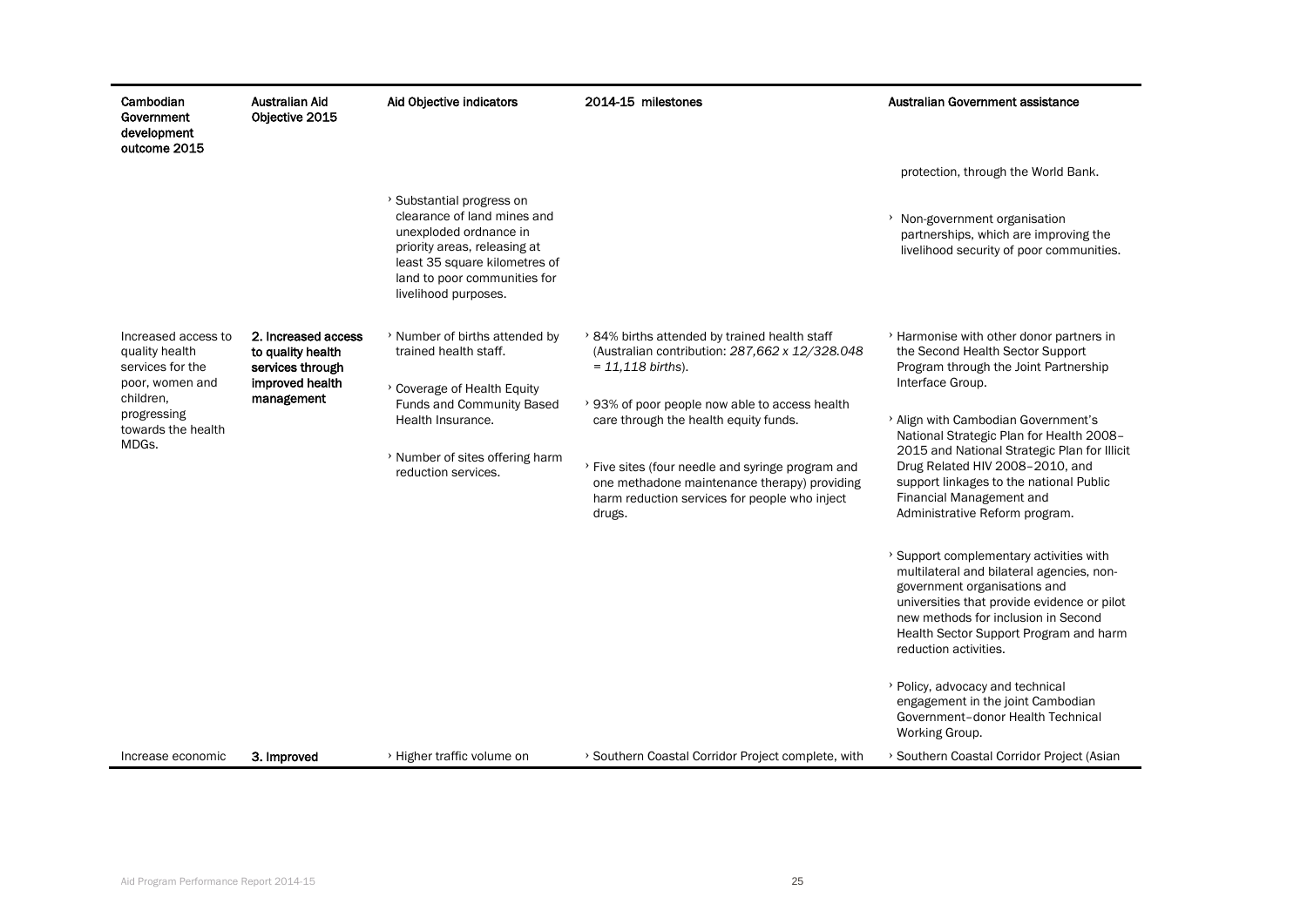| Cambodian<br>Government<br>development<br>outcome 2015 | Australian Aid<br>Objective 2015                 | Aid Objective indicators                                                                                                                                                                                                      | 2014-15 milestones                                                                                                                                                                                                                                                                | Australian Government assistance                                                                                                                                    |
|--------------------------------------------------------|--------------------------------------------------|-------------------------------------------------------------------------------------------------------------------------------------------------------------------------------------------------------------------------------|-----------------------------------------------------------------------------------------------------------------------------------------------------------------------------------------------------------------------------------------------------------------------------------|---------------------------------------------------------------------------------------------------------------------------------------------------------------------|
| activity in targeted<br>areas                          | transport and energy<br>infrastructure           | improved rural roads.<br>> Lower passenger and freight<br>vehicle operating costs and<br>travel times on improved rural<br>roads.<br>> More rural households                                                                  | all works contracts in compliance with contract<br>conditions Road Asset Management Project<br>complete, with all works contracts in compliance<br>with contract conditions<br>> Cross Border Facility at VN Border operational<br>> Road Data Collection Management Unit in MPWT | Development Bank).<br>> Road Asset Management Project (Asian<br>Development Bank).<br>> Rural Electrification and Transmission<br>project (Asian Development Bank). |
|                                                        |                                                  | benefiting from electricity<br>provision.<br>> Improved arrangements for<br>infrastructure operations and<br>maintenance.<br>National railway for freight is<br>operational and competitive<br>with national road transports. | starts generating the annual roads maintenance<br>planning prioritization                                                                                                                                                                                                         | > Cambodia Railway Rehabilitation Project<br>(Asian Development Bank).                                                                                              |
|                                                        |                                                  |                                                                                                                                                                                                                               | > Commencement of medium voltage distribution<br>works on the ground<br>> 80% of physical completion of national, provincial<br>and rural roads under Flood Damage Emergency                                                                                                      | > Flood Damage Emergency and<br>Rehabilitation Project I (Asian<br>Development Bank).                                                                               |
|                                                        |                                                  |                                                                                                                                                                                                                               | <b>Reconstruction Project</b><br>> Commencement of civil works of Additional<br>Financing Flood Damage Emergency                                                                                                                                                                  | > Flood Damage Emergency and<br>Rehabilitation Project II (Asian<br>Development Bank).                                                                              |
|                                                        |                                                  |                                                                                                                                                                                                                               | <b>Reconstruction Project</b>                                                                                                                                                                                                                                                     | Rural Roads Improvement Project (Asian<br>Development Bank).                                                                                                        |
|                                                        |                                                  |                                                                                                                                                                                                                               | > First contracts awarded under Rural Roads<br><b>Improvement Project</b>                                                                                                                                                                                                         |                                                                                                                                                                     |
|                                                        |                                                  |                                                                                                                                                                                                                               | Additional Australian supported projects for<br>Household Affected by Railway Rehabilitation<br>complete.                                                                                                                                                                         |                                                                                                                                                                     |
| Prosperous, safe<br>and secure<br>communities in       | 4. Women, youth<br>and children are<br>safer and | > Australian support will help<br>commune and police posts to<br>prevent crime and assist the                                                                                                                                 | > Cambodia National Police focus on gender based<br>violence (GBV) response and prevention<br>increases at national and subnational level                                                                                                                                         | > Through the Cambodia Community<br>Justice Assistance Partnership (CCJAP<br>Phase 4) to June 2016, support courts,                                                 |